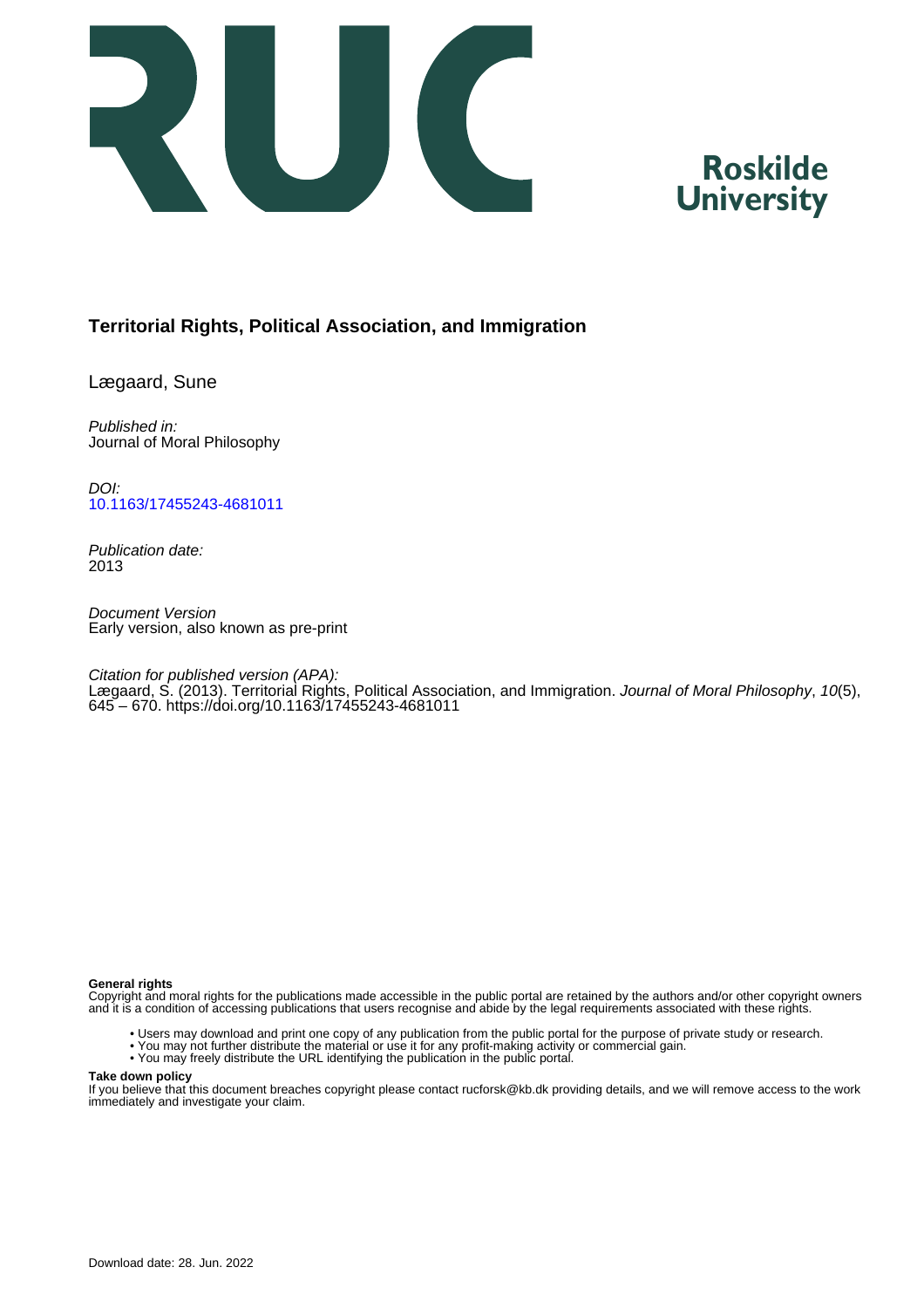## Territorial Rights, Political Association, and Immigration

*Sune Lægaard, Department of Culture and Identity, Roskilde University Universitetsvej 1, P.O. Box 260, DK-4000 Roskilde, Denmark, E-mail: [laegaard@ruc.dk](mailto:laegaard@ruc.dk)*

Paper published in *Journal of Moral Philosophy*, published online: 01 January 2013, DOI: 10.1163/17455243-4681011 Link to published paper: [http://booksandjournals.brillonline.com/content/10.1163/17455243-](http://booksandjournals.brillonline.com/content/10.1163/17455243-4681011;jsessionid=1j30tqv4dy6u7.x-brill-live-01) [4681011;jsessionid=1j30tqv4dy6u7.x-brill-live-01](http://booksandjournals.brillonline.com/content/10.1163/17455243-4681011;jsessionid=1j30tqv4dy6u7.x-brill-live-01)

#### Abstract

Liberals conceive of territorial rights as dependent on the legitimacy of the state, which is in turn understood in terms of the state's protection of individual rights and freedoms. Such justifications of territorial rights have difficulties in addressing the right to control immigration, which is therefore in need of additional justification. The paper considers Christopher Heath Wellman's liberal proposal for justifying the right to control immigration, which understands the right as derivative of a general right to freedom of association held collectively by the people of the state. The paper argues that state legitimacy and freedom of political association fail to connect in the way required to justify a right to control immigration. Wellman's argument conflates the state as an institution and the people as a political collective and elides the difference between territorial jurisdiction and associational freedom.

#### Keywords

Freedom of association, immigration, legitimacy, self-determination, state, territorial rights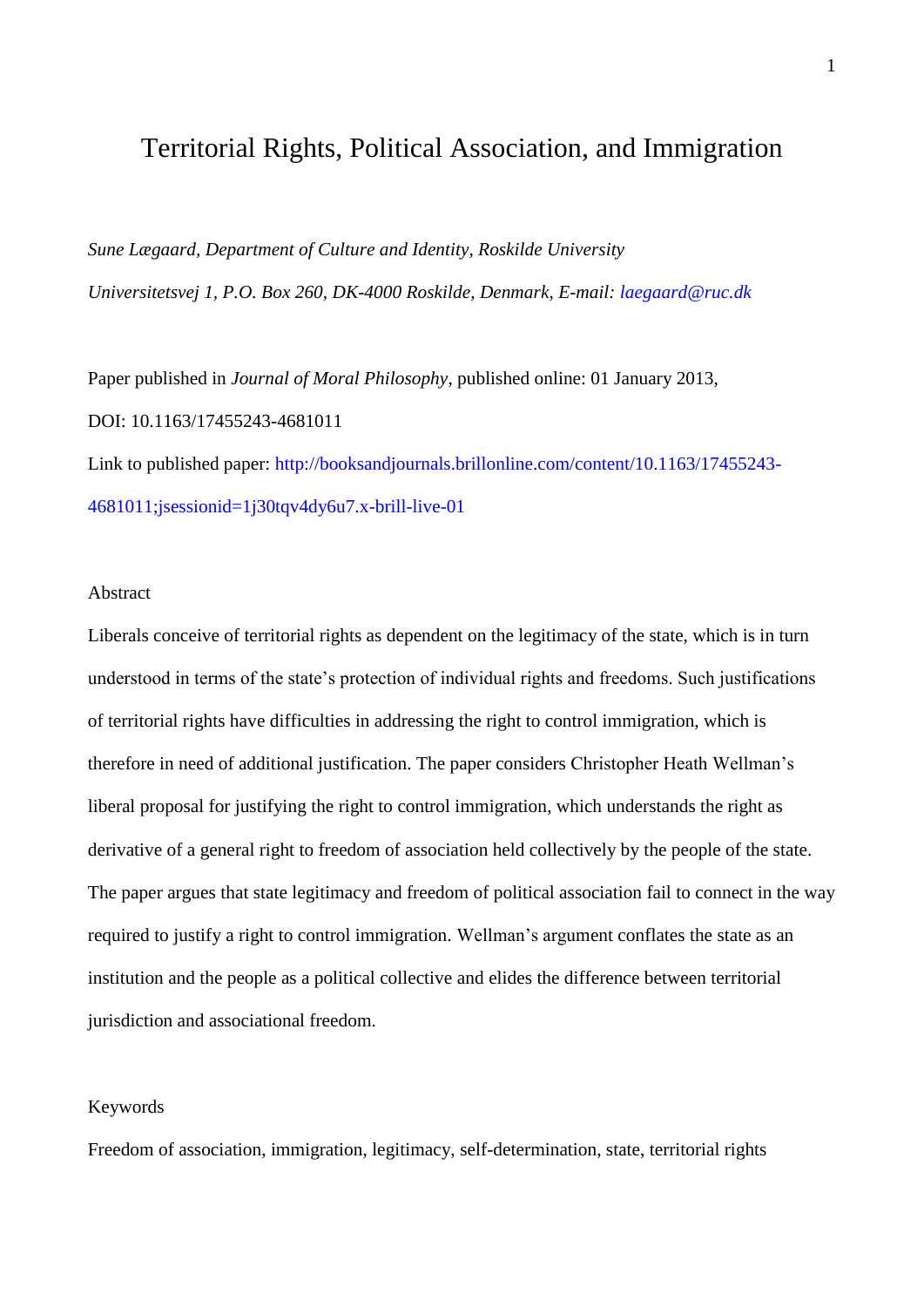#### **Introduction**

1

This paper is about the relationship between the territorial rights of states and their right to control and limit immigration into their territories. I focus on a broadly liberal conception of territorial rights as dependent on the legitimacy of the state, which is in turn understood in terms of the state's protection of individual rights and freedoms. Such justifications of territorial rights are quite attractive, but have difficulties in addressing precisely the right to control immigration, which is therefore in need of additional justification. I will consider a specific proposal for how the right to control immigration can be justified without relying on ideas such as natural property rights or the self-determination of pre-political nations. The proposal understands the right to control immigration as derivative of a general right to freedom of association held collectively by the people of the state. Protection of individual rights and freedom of association are both core liberal values. Together they promise to provide a coherent justification of territorial states and the right such states are ordinarily thought to have to control immigration. If this justification works, liberals can rebut allegations that they are not able to address questions about borders and exclusion without either succumbing to radical cosmopolitanism or become parasitic on realist or nationalist assumptions. $<sup>1</sup>$ </sup>

Although theoretically and normatively attractive, the liberal conception of territorial rights faces difficulties in the case of immigration. My claim is that state legitimacy and freedom of political association fail to connect in the way required to justify a right to control immigration. I will try to show this with regard to the particular version of the liberal conception presented by Andrew Altman and Christopher Heath Wellman in their liberal theory of international justice,

<sup>&</sup>lt;sup>1</sup> For an example of liberalism parasitic on nationalism, see Will Kymlicka, 'Territorial Boundaries: A Liberal Egalitarian Perspective,' in D. Miller and S.H. Hashmi (eds.), *Boundaries and Justice: Diverse Ethical Perspectives* (Princeton: Princeton University Press, 2001), pp. 249-275.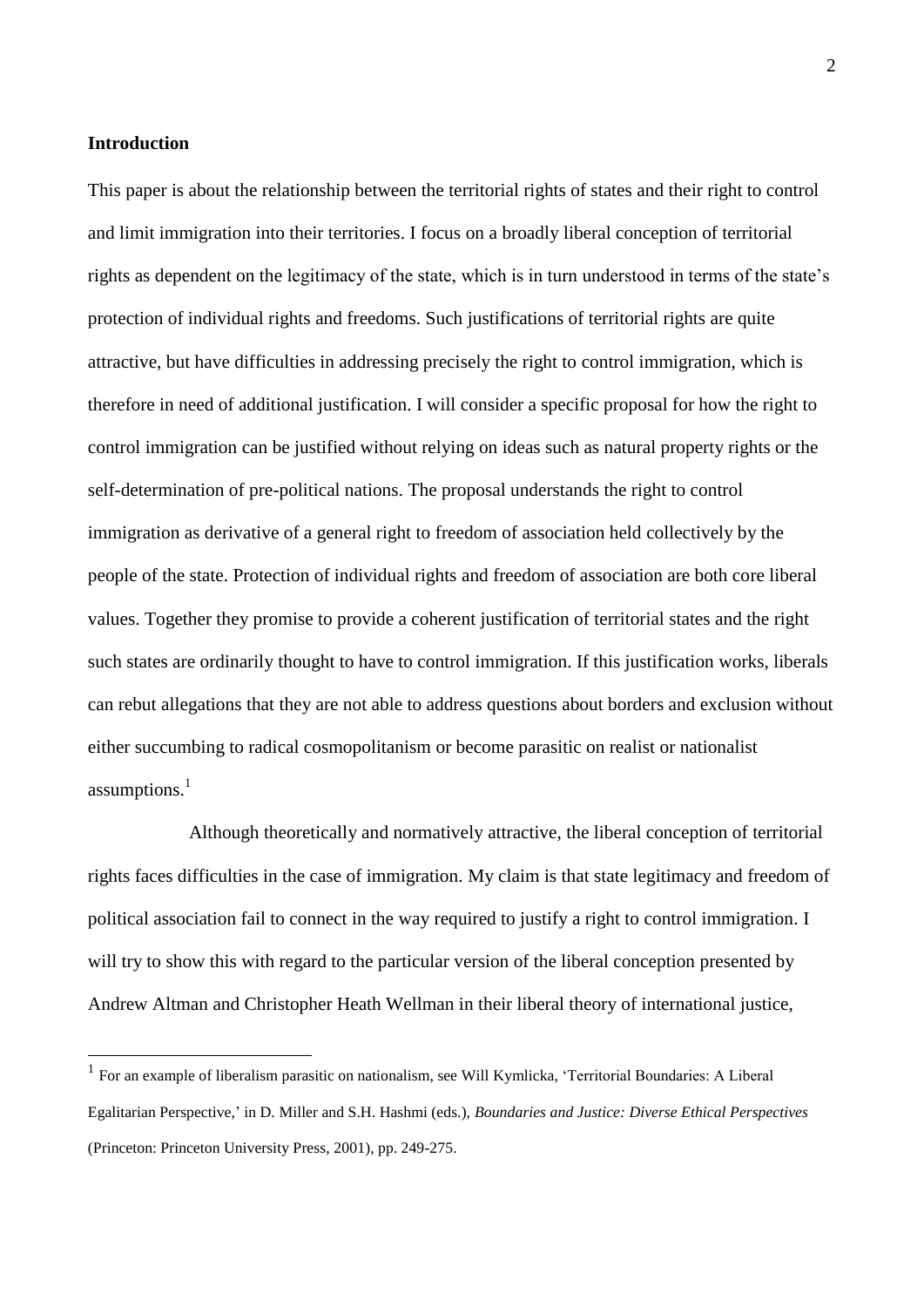which is the most comprehensive articulation of this broad kind of view. My diagnosis of the problems facing the liberal conception in general, and Altman and Wellman's position in particular, is that it runs together the state as an institution and the people as a political collective and elides the difference between territorial jurisdiction and associational freedom.

While these conflations make things easier for liberals than they really are, my purpose is not to argue against either liberalism or any kind of immigration control. In fact, one of the points of my discussion is to highlight that Altman and Wellman's theory exemplifies how the discussion of immigration needs to address both territorial rights and other normative issues not directly related to territory; both are necessary for any plausible justification of a right to control immigration, and each is insufficient on its own. So my positive claim is that the *structure* of their justification is correct; my negative claim merely is that their particular proposal for how the liberal legitimacy theory of territorial rights should be complemented by considerations of freedom of association fails. In the course of showing this I make a number of theoretical distinctions relevant to theories of territorial rights more generally, which might be helpful for alternative attempts to formulate justification applicable to immigration.

### **Territorial Rights**

1

The territorial rights of states are the rights states have regarding their territory.<sup>2</sup> This can be analyzed as saying that the state is the subject of a right, the object of which involves reference to

 $2$  While I limit my discussion to the territorial rights of states, I do not for present purposes take a stand on whether states are the only entities that can have territorial rights or whether non-state entities, e.g. national groups or the peoples of conquered states, might also have. The limitation is due to the fact that I am addressing liberal theories attempting to justify territorial rights of states without invoking pre-political territorial rights, such as both nationalist and traditional libertarian theories do. A separate reason for doubting whether non-state entities can have territorial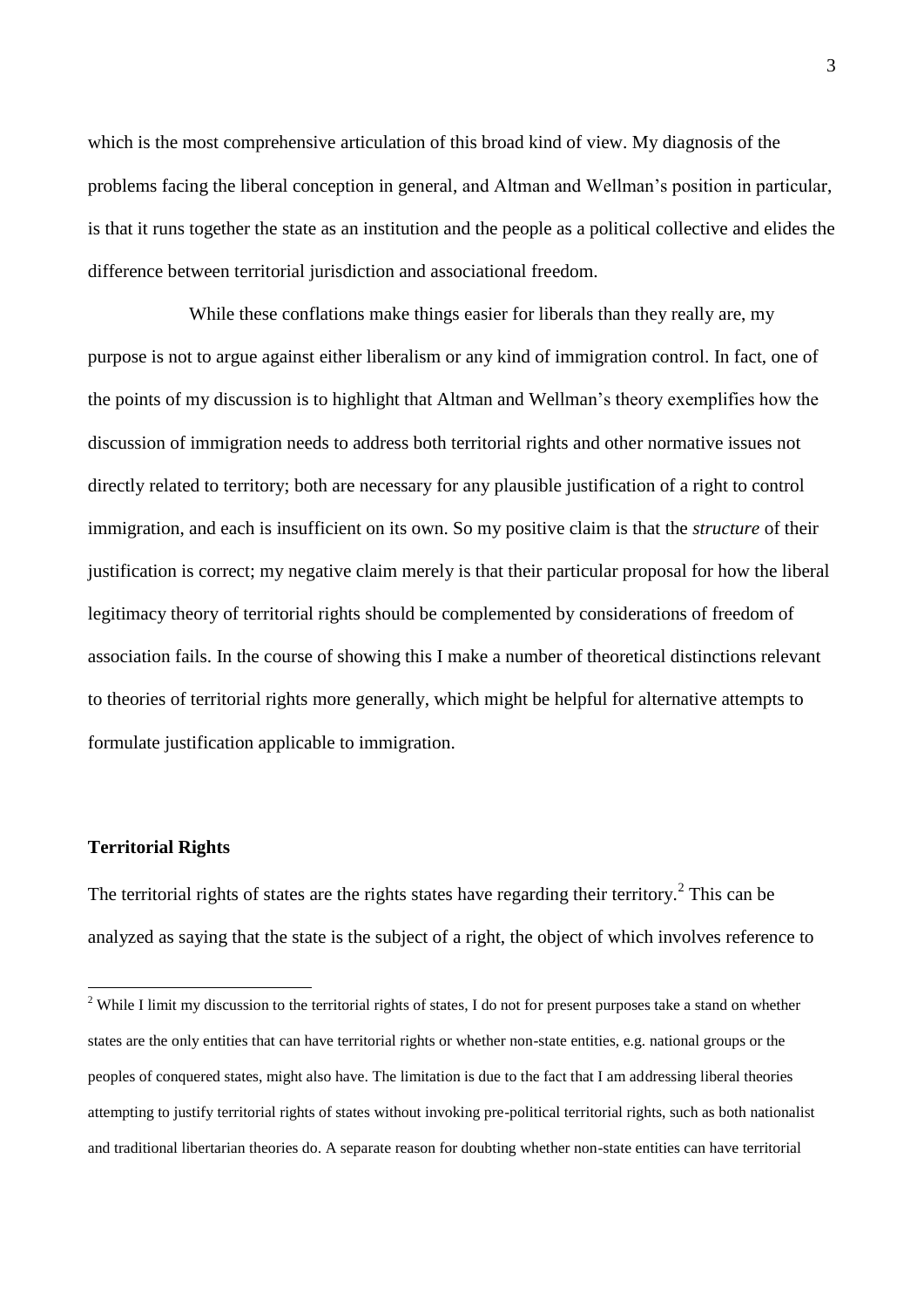the territory. That the state has a right means that other agents are placed under duties or rendered morally disabled or liable in certain ways towards the state regarding the object of the right. There can then be different kinds of territorial rights depending on what claims or powers the state has and how these involve the territory. One, now standard, typology of territorial rights distinguishes between property rights, jurisdictional rights, and meta-jurisdictional rights. Property rights are rights of ownership over things. Jurisdictional rights are rights to make, adjudicate, and enforce rules, both for how property rights should be regulated as well as other kinds of regulations, e.g. criminal law or traffic regulations. And meta-jurisdictional rights are rights to determine and change jurisdictions.<sup>3</sup> States may have property rights over parts of their territory, but most of the territorial rights of states are not property rights. The main sense of territorial rights of states is jurisdictional. This captures a central aspect of a widely accepted Weberian understanding of states as institutions claiming a monopoly to the legitimate exercise of violence within a territory, i.e. the idea that a state not only regulates relations within a territory in a way backed by coercion, but also claims to be the only agency which can do this legitimately. To be a state then centrally involves claiming jurisdiction over a territory.<sup>4</sup>

Here I focus on one right states are commonly assumed to have, which is often listed among the territorial rights, since it clearly pertains to territory, namely the right to control

1

4 Christopher W. Morris, *An Essay on the Modern State* (Cambridge: Cambridge University Press, 1998).

rights is that they are arguably not able to exercise jurisdictional rights, and their rights regarding territory can therefore not be jurisdictional rights. Such groups might still have different kinds of territorial rights, e.g. a right, under suitable conditions, to have their own state (or, in the case of conquered states, to have it back).

<sup>&</sup>lt;sup>3</sup> Allen Buchanan, 'The Making and Unmaking of Boundaries: What Liberalism Has to Say,' in A. Buchanan and M. Moore (eds.), *States, Nations, and Borders: The Ethics of Making Boundaries* (Cambridge: Cambridge University Press), pp. 231-61; Cara Nine, 'A Lockean Theory of Territory,' *Political Studies* 56:1 (2008): 148-65, p. 150; Anna Stilz, 'Why do States have Territorial Rights?' *International Theory* 1:2 (2009): 185–213, p. 195.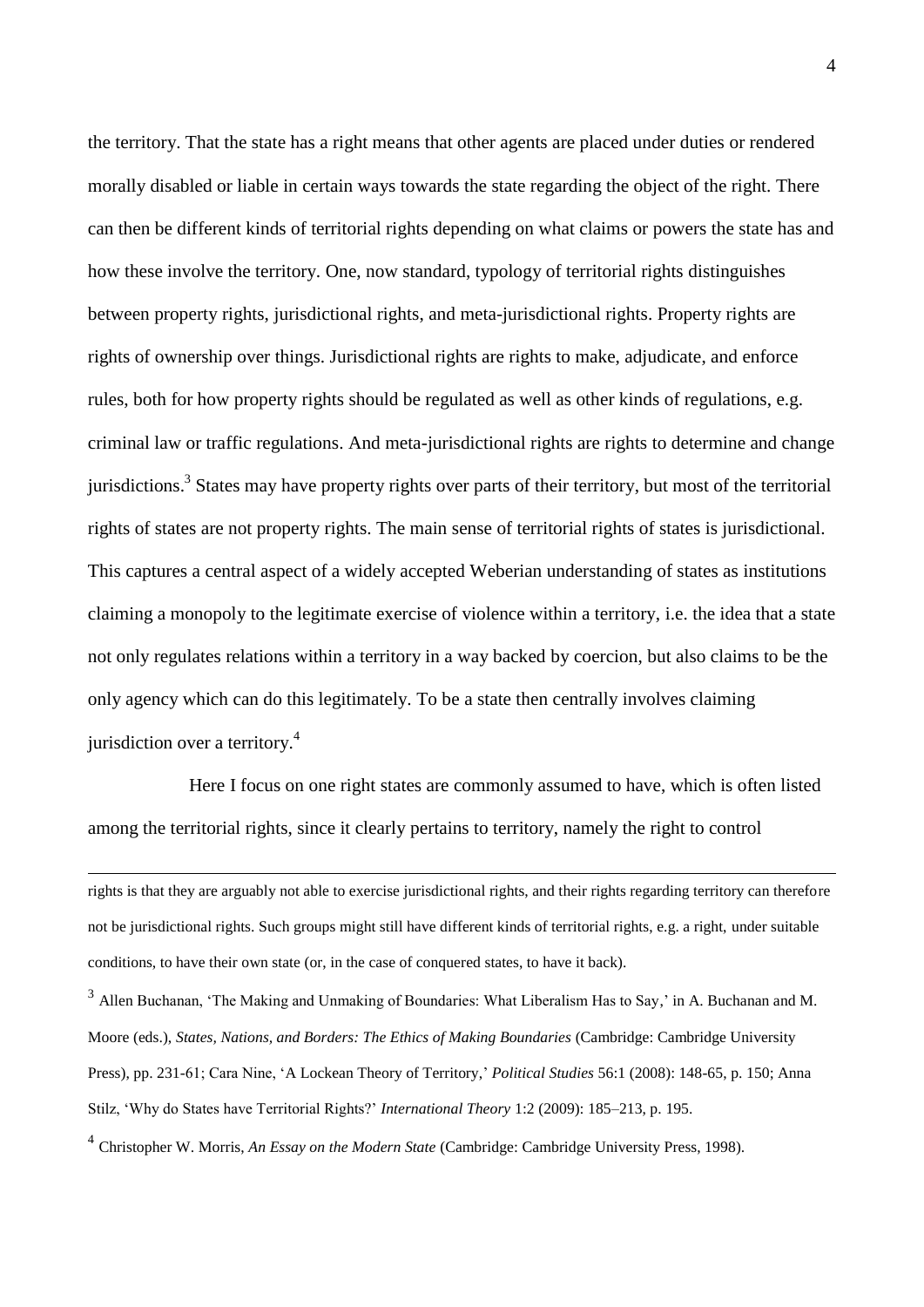immigration.<sup>5</sup> Immigration is by definition movement of people into a state (the central case being people who move with a view to indefinite residence on its territory), so a right to control immigration accordingly involves a right to exclude immigrants from the territory. My question is whether and how the right to control immigration might be justified *in relation to* other territorial rights, or *on the basis of* the justification given for other territorial rights. This question is both interesting from the point of view of normative discussions of immigration, and as part of the theory of territorial rights and the state. I am not assuming that the discussion of the justification of territorial rights is the only relevant perspective on the issue of immigration – there may be other relevant considerations, e.g. global distributive justice or human rights. But a territorial rights perspective is crucial given the obvious territorial aspects of the issue of immigration: *if* there is a right to control immigration, this must apparently involve or relate to territorial rights, since immigration by definition is a matter of movement into a territory. And a theory of territorial rights would conversely be incomplete if it did not address the issue of immigration.

Even though liberalism is an essentially contested concept and there are many conceptions of liberalism, I will for present purposes distinguish between liberal justifications of territorial rights and libertarian, e.g. Lockean, theories according to which territorial rights of states derive from individual natural property rights in land.<sup>6</sup> Such libertarian theories are both simple and give an immediately understandable explanation for why states have territorial rights: the citizens of the state *own* the land constituting the state's territory and have somehow delegated the authority to

 5 E.g. A. John Simmons, 'On the Territorial Rights of States,' *Philosophical Issues* 11 (2001): 300-26, p. 306; Michael Blake and Mathias Risse, 'Migration, Territoriality, and Culture,' in J. Ryberg, T.S. Petersen, and C. Wolf (eds.), *New Waves in Applied Ethics* (Basingstoke: Palgrave Macmillan, 2008), pp. 153-181; David Miller, 'Territorial Rights: Concept and Justification,' forthcoming in *Political Studies* (references are to the online early view version), p. 2.

<sup>6</sup> Hillel Steiner, 'Territorial Justice,' in S. Caney, D. George, and P. Jones (eds.), *National Rights, International Obligations* (Boulder: Westview, 1996), pp. 139-48; Simmons, 'On the Territorial Rights of States.'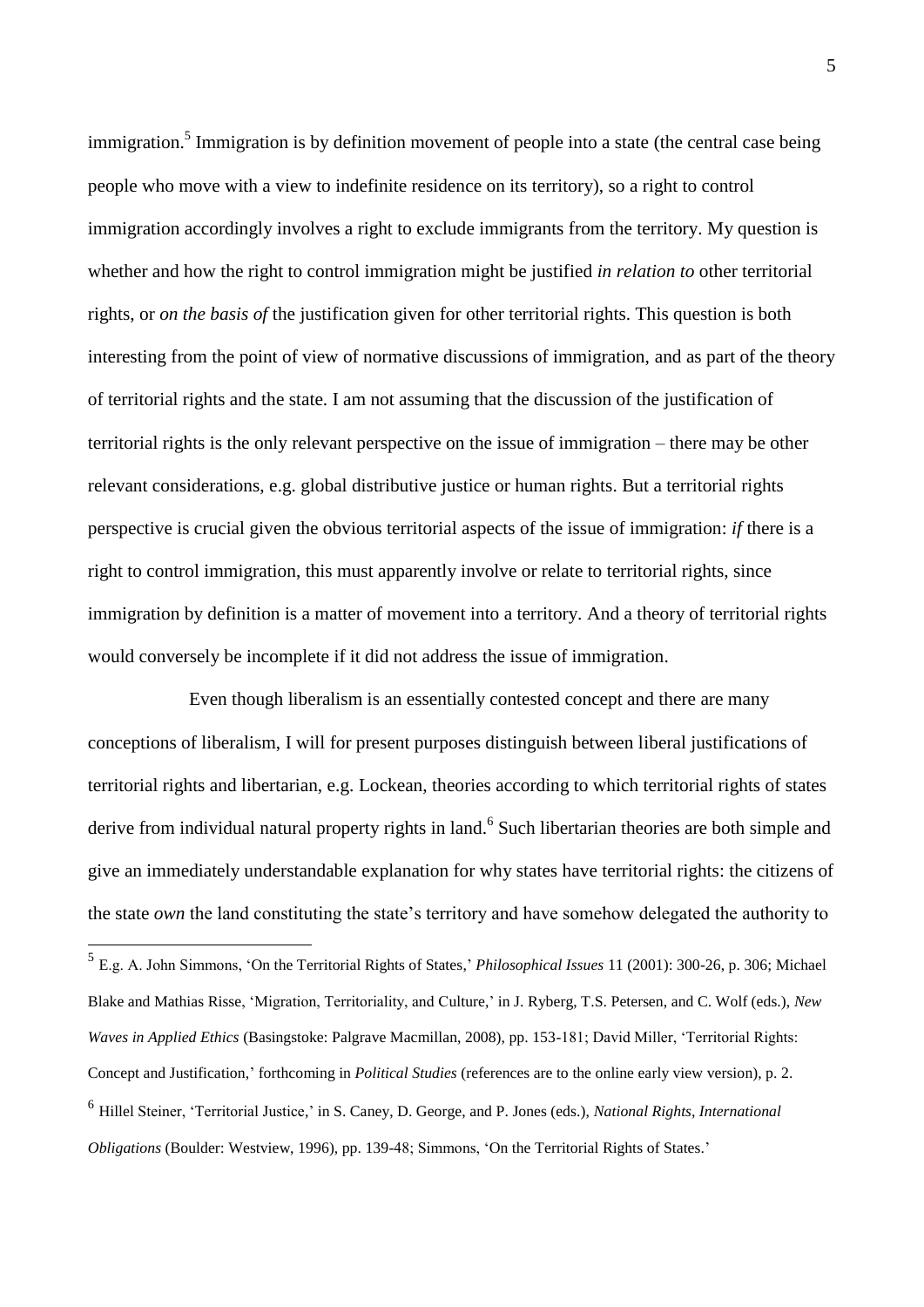enforce these property rights to the state. But there are a host of problems facing Lockean theories concerning the existence of natural property rights, legitimate acquisition, the rights of others after initial acquisition, delegation of enforcement to the state, and the problem that such theories have implications that differ radically from ordinary ideas about state authority and legitimacy. Attempts have been made to avoid some of these problems by adopting modified *collectivist* versions of Lockean theories, which either conceive of the state as a collective or focus on nations as prepolitical collectives,<sup>7</sup> where the idea is that such collectives can become entitled to the land in a Lockean fashion.<sup>8</sup>

#### **Liberal Legitimacy as a Basis for Territorial Rights**

1

For present purposes I will not go into substantial discussion of libertarian theories and their problems, which I simply note in order to focus on an alternative conception of territorial rights

 $<sup>7</sup>$  For the conception of the state as a collective, see Nine, 'A Lockean Theory of Territory.' For nationalist versions, see</sup> Tamar Meisels, *Territorial Rights* (Dordrecht: Springer, 2005); David Miller, *National Responsibility and Global Justice* (Oxford: Oxford University Press, 2007); Miller, 'Territorial Rights: Concept and Justification.' 8 Another variation over property rights-based theories is the theory proposed by Ryan Pevnick, *Immigration and the Constraints of Justice: Between Open Borders and Absolute Sovereignty* (Cambridge: Cambridge University Press, 2011), according to which the group of citizens collectively upholding the institutions of the state have 'associative ownership' over the state and the public goods it produces. This theory is not a libertarian theory in the traditional sense, since the property in question is created rather than acquired. Also, the theory does not directly address the issue of *territorial* rights, only ownership over *institutions*. It therefore seems incomplete as a justification of territorial exclusion, as Pevnick notes (*Immigration and the Constraints of Justice*, p. 56). He nevertheless dismisses this objection by stating that 'there can be little doubt' that a group upholding institutions has 'a legitimate claim to its land' (*Immigration and the Constraints of Justice*, p. 57). But even if true, this seems theoretically unsatisfactory, since the theory still does not positively *explain* why such a group has territorial rights.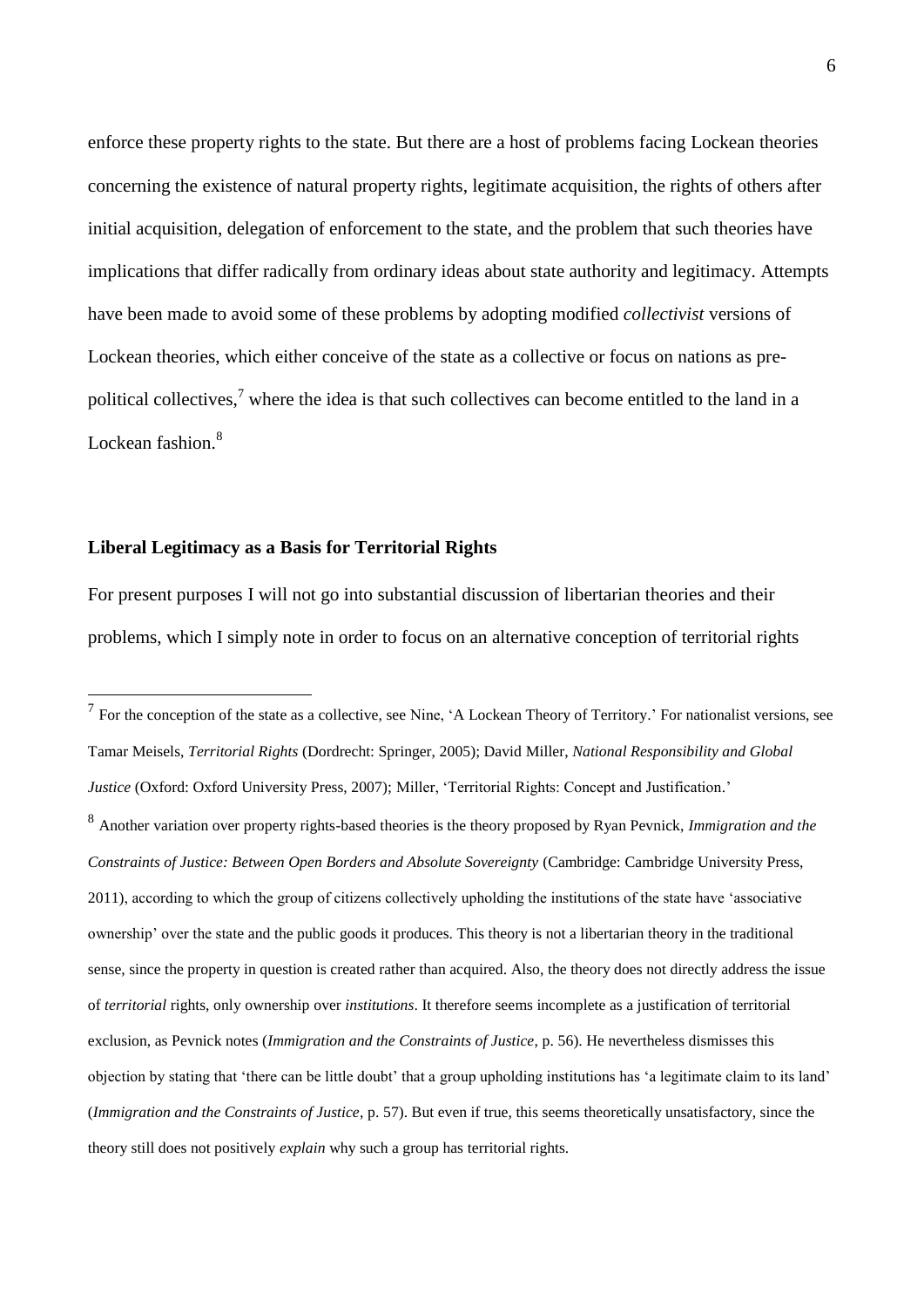according to which territorial rights are not *materially derivable* from pre-political rights but are rather a *sui generis* kind of rights that *arise* with the state rather than substantially *precede* it. The liberal version of this alternative view claims that a state has territorial rights if it is legitimate.<sup>9</sup> Liberal legitimacy in turn does not depend on respect for pre-political natural property rights, but is a matter of states being justified in existing and carrying out the characteristic functions of states (have 'a right to rule') because of the unique kinds of benefits they thereby realize. Territorial rights, then, do not derive from pre-political rights over land, but arise together with the particular kind of organization of social life that states are. Modern states are characterized by the direct rule by an impersonal institutional organization by means of law enforced through a monopoly on legitimate violence within a territorially defined jurisdiction. According to the type of liberal theory I will consider here, the standard of state legitimacy is a sufficient degree of protection of and respect for general basic human rights.<sup>10</sup> These human rights are not to be understood as prepolitical rights, e.g. as rights that people would have in a state of nature, but as measures of legitimacy specially tailored to assess the functioning of this kind of institution. Because human rights are in this context understood as measures of legitimacy, they are directed at the state in the sense that the primary bearer of the correlative duties is the state; and if the state fails to fulfill these duties, it is not legitimate and has no right to rule and hence no territorial rights.

Liberals are so-called *statists* when they claim that the state is *necessary* to avoid the insecurity and limitations on liberty of a state-less state of nature, or to provide similar important

<sup>&</sup>lt;sup>9</sup> Anna Stilz, 'Nations, States, and Territory,' *Ethics* 121: 3 (April 2011): 572-601, provides the most comprehensive account of a (Kantian version of) the legitimate state theory of territorial rights. Here I will not go into the details of Stilz's theory, which includes some elements with no obvious counterpart in Altman and Wellman's theory.

<sup>&</sup>lt;sup>10</sup> Buchanan, 'The Making and Unmaking of Boundaries,' pp. 153-55; Stilz, 'Nations, States, and Territory,' pp. 587-89.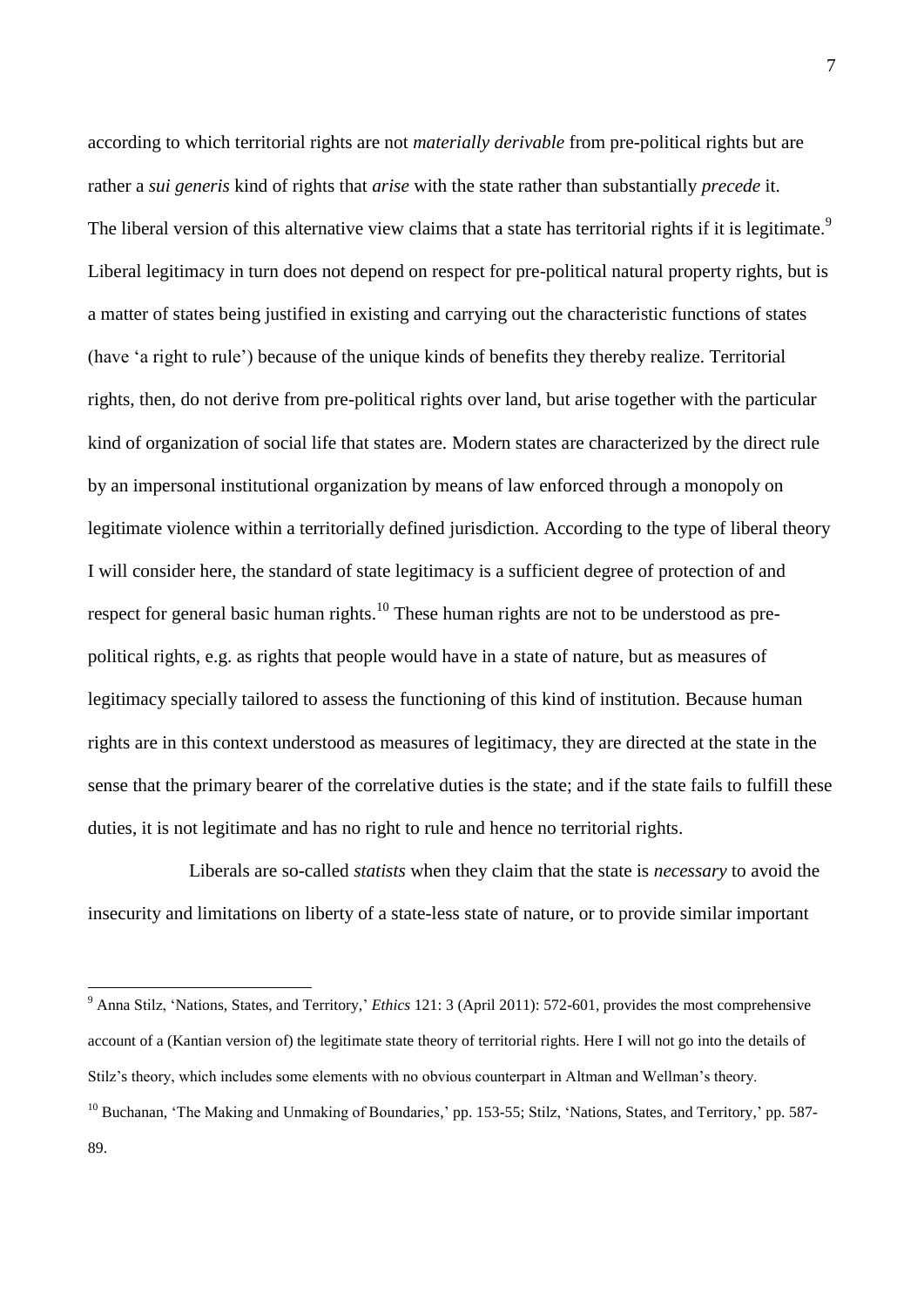benefits that could not be provided otherwise.<sup>11</sup> This general justification for having states at all is then applied to the specifically territorial aspects of states, i.e. the fact that states claim and exert authority over all individuals within a territorially delimited jurisdiction: the upholding of a territorial jurisdiction is a basic public good necessary for the protection of individuals and the only way of successfully performing the other functions of states.<sup>12</sup>

Such justifications for territorial rights can be considered specifically *liberal* if the liberty the state is protecting, or the benefits it is providing, is liberty of or benefits to *individuals* and if territorial rights are *only* justified insofar as they are necessary for this purpose, which statist liberals claim they are. Further conditions are arguably required as well, e.g. that the state secures these benefits in a way properly respecting the moral equality of all individuals, which is why the measure of legitimacy is cast in terms of respect for individual human rights. The precise formulation of this condition is of course a challenge, especially for statist liberals who want to distinguish their position from more demanding forms of cosmopolitanism. For the purpose of the present paper I will not go into these details, however, but simply take a general liberal legitimacy view of territorial rights for granted, for the sake of argument. I therefore bracket wider discussions

 $11$  This sense of statism is different from another, according to which statism is the view that considerations of justice are inapplicable beyond state borders (e.g. Pevnick, *Immigration and the Constraints of Justice*, pp. 8, 20 – Pevnick mentions the view I call statism as "the key point of social contract theory" on p. 68). The two views are independent: one might think that states are necessary, but that considerations of justice do apply beyond state borders, and possibly also that states are not necessary even though justice only applies within borders. I only discuss statism in the sense concerning the justification of states, not the sense concerning the scope of justice.

<sup>&</sup>lt;sup>12</sup> Christopher Heath Wellman, 'Samaritanism and the Duty to Obey the Law,' in A.J. Simmons and C.H. Wellman, *Is there a Duty to Obey the Law?* (Cambridge: Cambridge University Press, 2005), pp. 3-89; Christopher Heath Wellman, *A Theory of Secession* (Cambridge: Cambridge University Press, 2005), pp. 14-15; Stilz, 'Why do States have Territorial Rights?'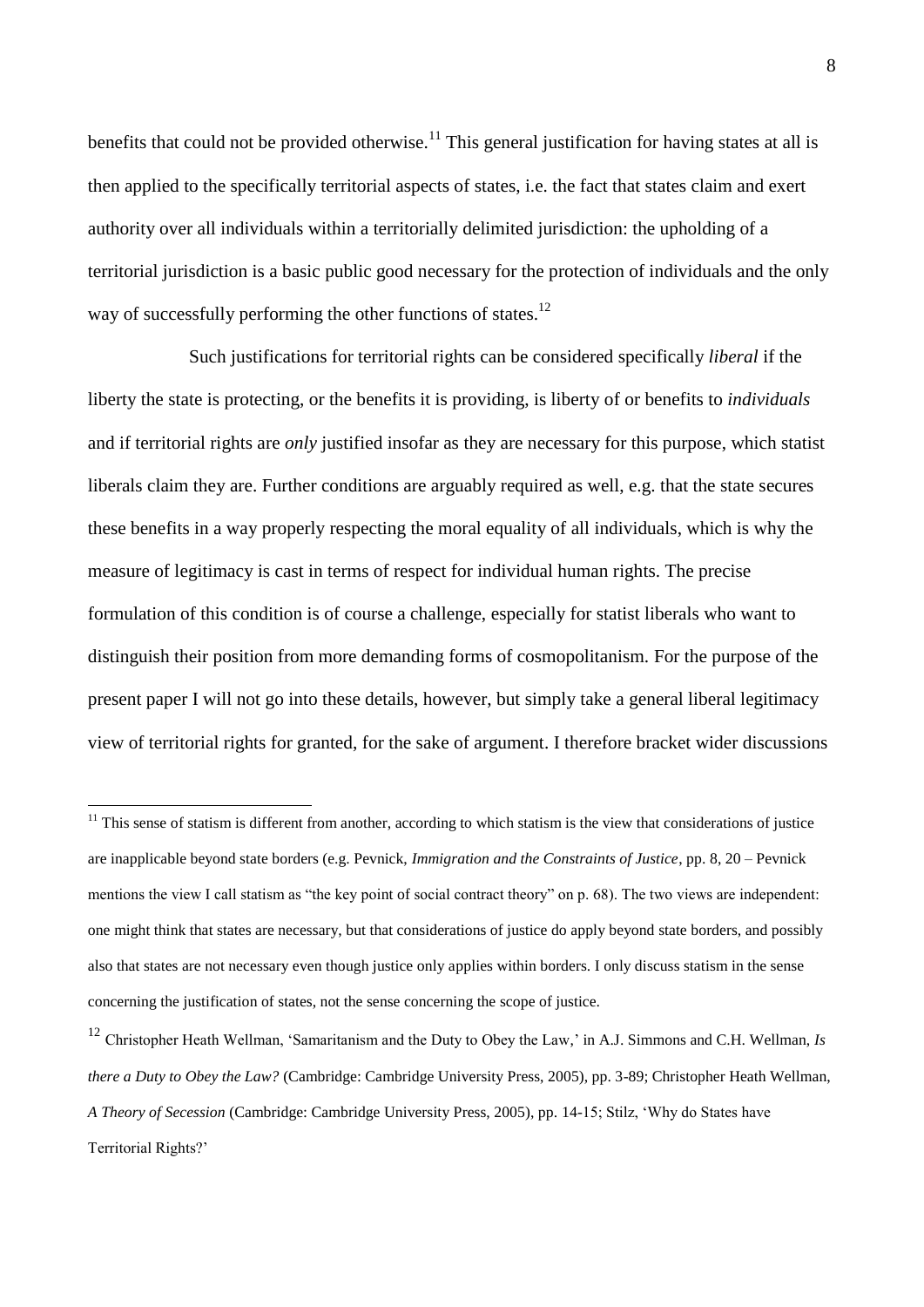of the implications of liberalism, e.g. for global distributive justice. Even though this type of account of territorial rights is not without its problems, I will not argue for this point of departure. My aim is rather to explore some internal difficulties that arise for proponents of this type of position when they want to extend it to the important issue of immigration, which is precisely what Andrew Altman and Christopher Heath Wellman attempt to do.<sup>13</sup> I use their particular theory to draw out some general theoretical and normative points. My theoretical points concern the concepts used in discussing these issues, especially 'territorial rights,' 'self-determination,' 'state,' and 'people.' My normative points concern some difficulties in justifying a right of a state to control immigration in relation to its territorial rights that emerge once we appreciate the relationship between the theoretical concepts.

Altman and Wellman's liberal theory of international justice is liberal in virtue of two features: a) it is based on *value individualism*, i.e. the axiological view that the well-being of individuals is the only thing that ultimately matters morally,<sup>14</sup> and b) on *human rights* as both constraints on the exercise of state power and the conditions, respect for which, is a necessary and sufficient condition for state legitimacy and hence for state's having a right to self-determination.<sup>15</sup> Altman and Wellman distinguish their liberal theory from both nationalist theories, according to which legitimate states have to constitute pre-politically (e.g. culturally) defined 'nations' and institutional forms of cosmopolitanism, according to which states have no right to selfdetermination and should ideally be replaced by global political institutions.

<sup>13</sup> Andrew Altman and Christopher Heath Wellman, *A Liberal Theory of International Justice* (Oxford: Oxford University Press, 2009).

<sup>14</sup> Altman and Wellman, *A Liberal Theory of International Justice*, pp. 5, 37-41.

<sup>15</sup> Altman and Wellman, *A Liberal Theory of International Justice*, pp. 2-5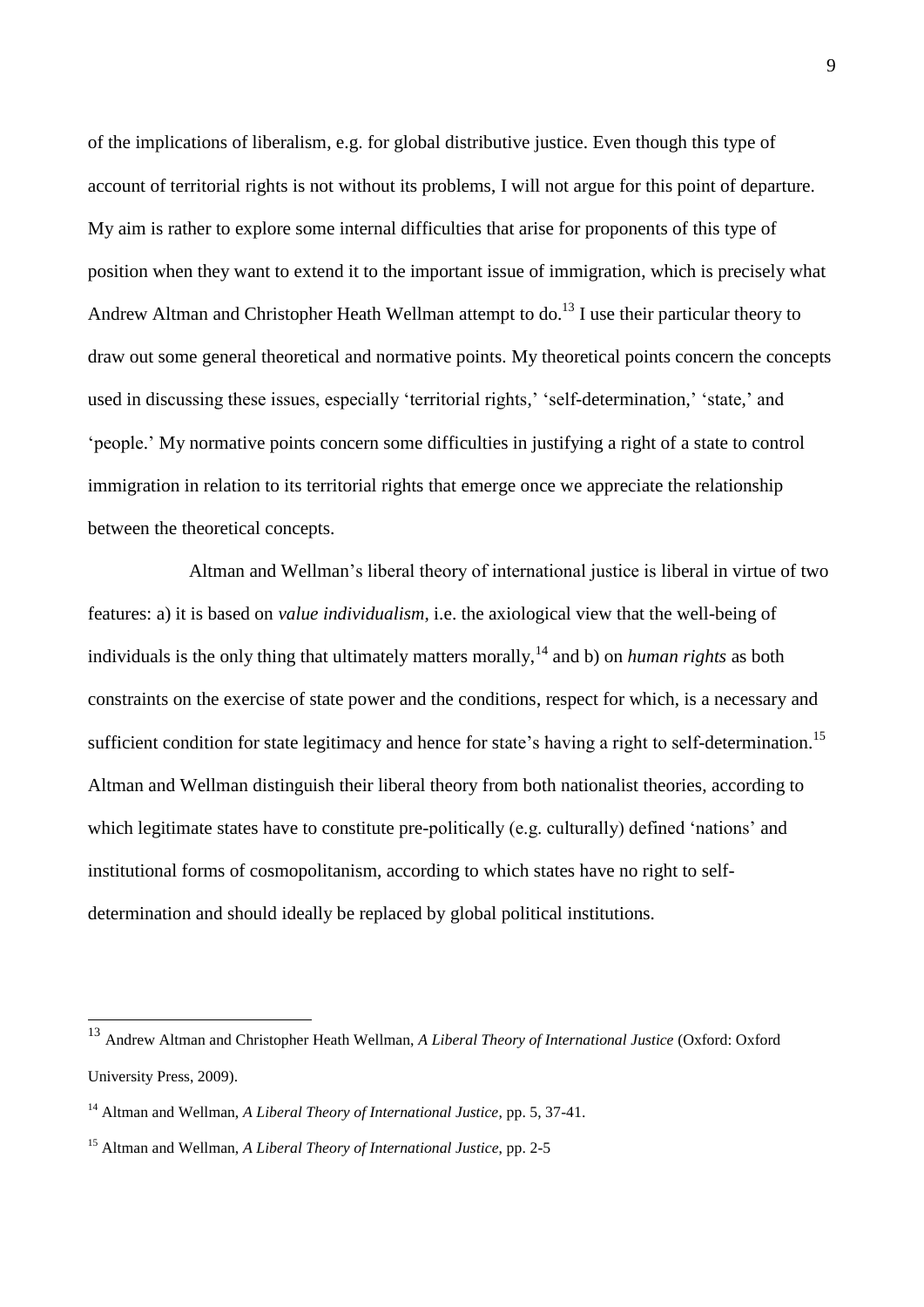While they do not formulate their theory in these terms, I interpret Altman and Wellman's theory as incorporating a liberal legitimacy theory of territorial rights. They take their point of departure in the common Weberian conception of the state as a political organization that 'employ[s] coercion and, more generally, exercise[s] ultimate decision-making power over a territorially based population on a wide range of matters.<sup>16</sup> The central question about states thus understood is whether they enjoy the bundle of rights traditionally referred to as sovereignty. Sovereignty rights can, according to Altman and Wellman, be understood as tied together by an abstract right of the state to self-determination. Both sovereignty and self-determination involve territorial aspects since they concern the rights of the state to exist and to make, adjudicate, and enforce law within the territory. The central question, then, is when a state has the right to selfdetermination. Altman and Wellman propose the simple liberal answer that:

> Legitimacy rests on the ability and willingness of a state to adequately protect the human rights of its constituents and to respect the rights of all others. If a state adequately protects and respects human rights … it successfully carries out the "requisite political functions." That is, the state is doing the job that it needs to do in order to justify its coercive power and thereby be legitimate.<sup>17</sup>

<sup>16</sup> Altman and Wellman, *A Liberal Theory of International Justice*, p. 3.

<sup>&</sup>lt;sup>17</sup> Altman and Wellman, *A Liberal Theory of International Justice*, p. 3. Wellman also relies on similar formulations elsewhere, e.g. on p. 16 in Christopher Heath Wellman, 'In Defense of the Right to Exclude,' in P. Cole and C.H. Wellman, *Debating the Ethics of Immigration: Is there a Right to Exclude?* (Oxford: Oxford University Press, 2011), pp. 13-56. On p. 102, note 10, in 'The Democratic Case for Open Borders,' in P. Cole and C.H. Wellman, *Debating the Ethics of Immigration: Is there a Right to Exclude?* (Oxford: Oxford University Press, 2011), pp. 93-103, Wellman explicitly connects state legitimacy to territorial rights: 'other things being equal, those who occupy a territory enjoy jurisdictional rights over this land as long as they are able and willing to perform the requisite political functions.'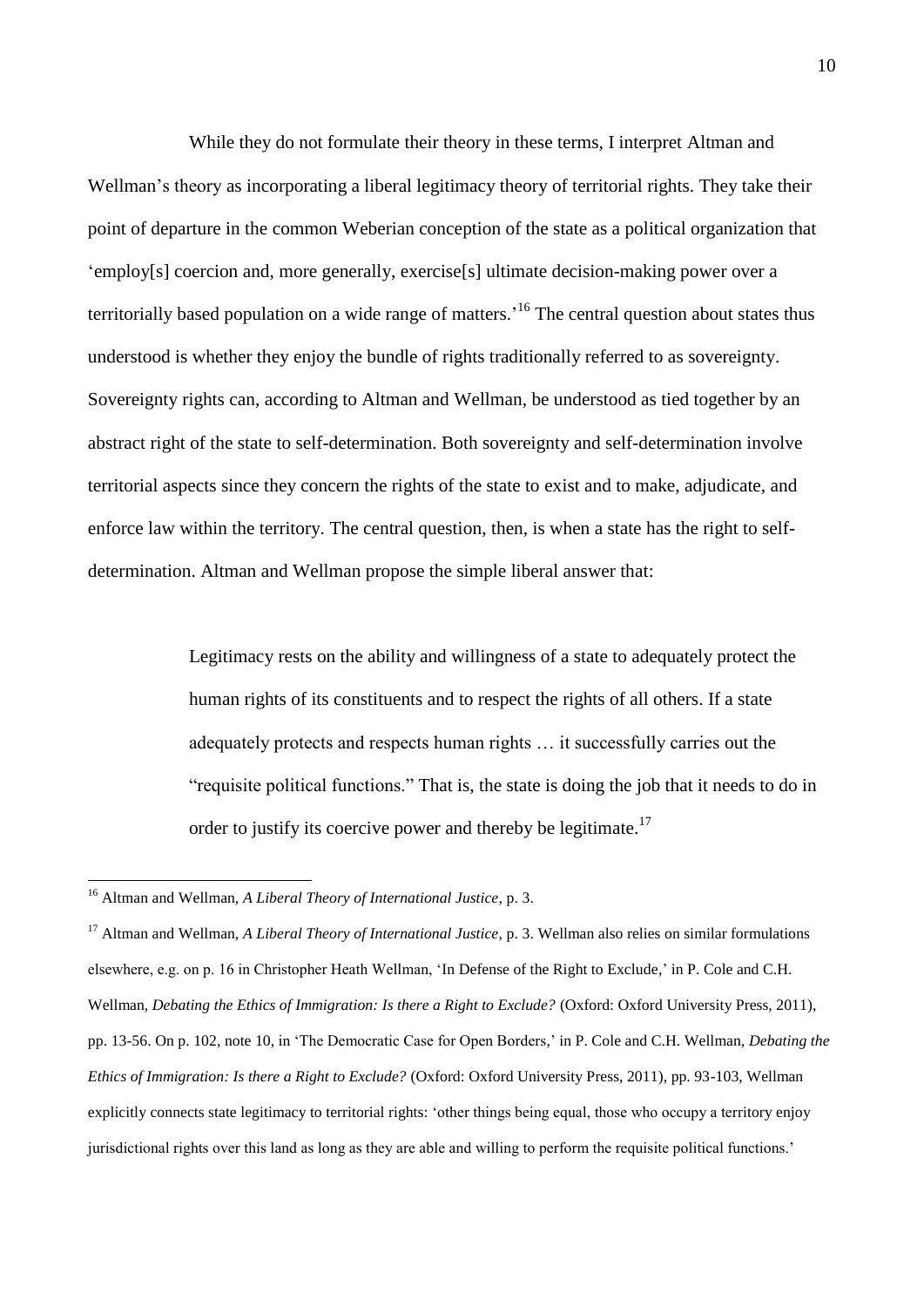So if a state performs the 'requisite political functions' in terms of human rights protection, then it is legitimate. Altman and Wellman then add that:

> only a *legitimate* state has a *moral right of self-determination*. Moreover, we hold that this right is irreducible to the individual rights of the constituents of the state. The right is a group right: it belongs to the members of the state as a collective body, because it can only be exercised jointly by its members.<sup>18</sup>

These are substantial normative claims, since Altman and Wellman understand the status of legitimacy and the accompanying collective right of self-determination not only as Hohfeldian liberty rights to rule, but also as Hohfeldian claim rights that 'other agents have a duty to respect the decisions made in the exercise of that power,<sup>19</sup> which binds both members subjected to the internal authority of the state and foreign persons and powers.

#### **Immigration and Territorial Rights**

1

Even if one accepts a general liberal legitimacy theory of territorial rights according to which adequate protection of and respect for human rights renders a state legitimate, which gives the state the territorial right to make, adjudicate, and enforce law within its territory, it is still problematic to extend this territorial right to a right to control immigration:

The problem is that the two rights are conceptually different in a way which arguably also makes them normatively different in the sense that what suffices as a justification for the

<sup>18</sup> Altman and Wellman, *A Liberal Theory of International Justice*, p. 4.

<sup>19</sup> Altman and Wellman, *A Liberal Theory of International Justice*, p. 3.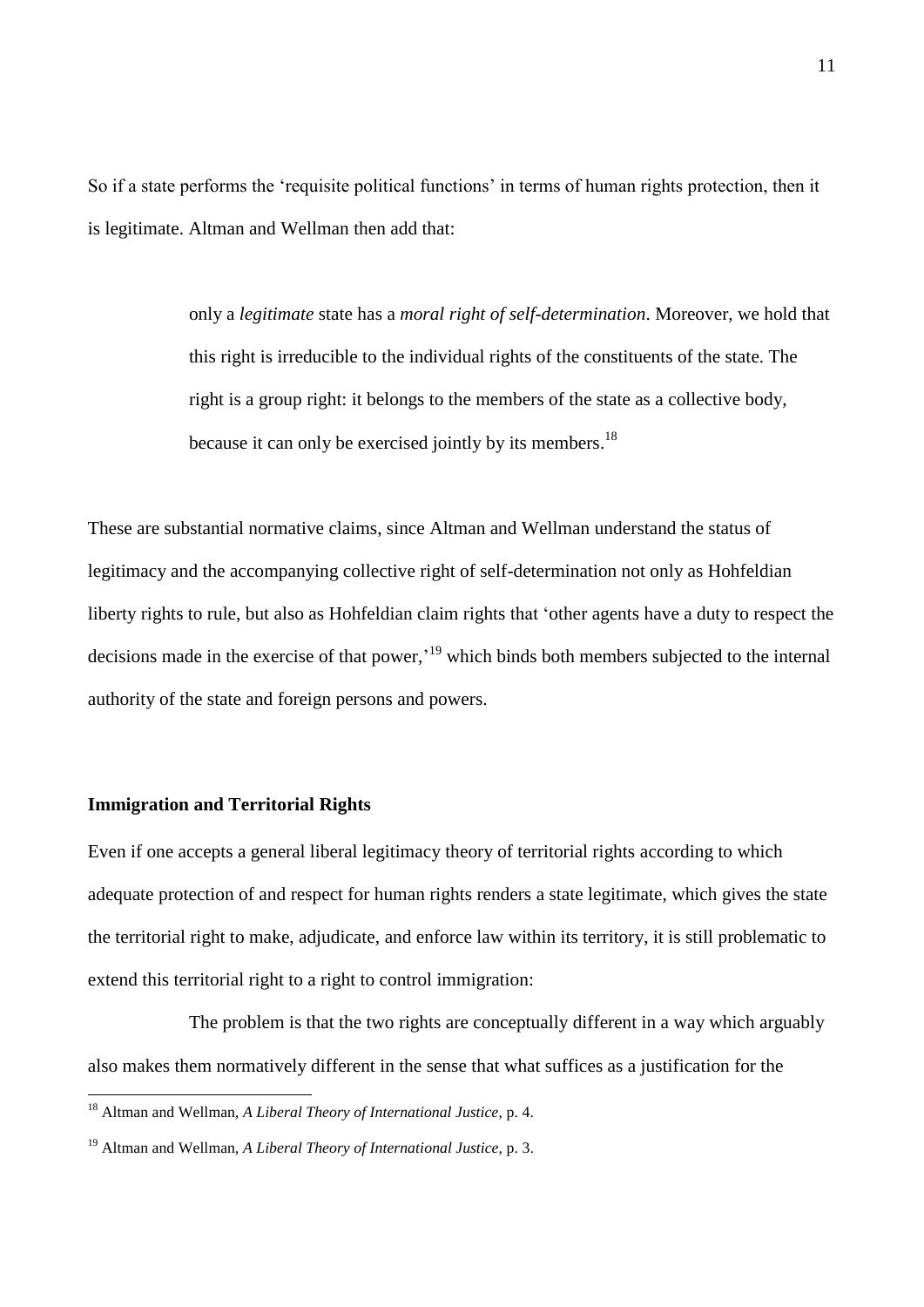former right may not adequately justify the latter.<sup>20</sup> This difference is denied by some theorists. David Miller, for instance, writes that the authority of a state over any particular piece of land must include the right to require immigrants to leave 'since a system of territorial authority cannot function without some control over who falls within its scope.<sup> $21$ </sup> But this is a contingent empirical question the answer to which is not as clear as Miller takes it to be. If the function of political authority is to uphold law and order within a territory in a way protecting and respecting human rights, nothing in this political function or its justification necessarily *requires* the right to control immigration and exclude unwanted immigrants. Political authority thus understood and justified is compatible with the state not having a right to control immigration; the other powers of sovereignty are not necessarily undermined or rendered void if the state does not have the right to control immigration. It is of course true that immigration might be so massive that it would severely burden the receiving society and undermine the ability of the state to perform the requisite political functions. But this is a contingent matter that cannot justify a *general* right to control immigration also in cases where there is no prospect of such consequences.<sup>22</sup> So I am not saying that there are no good reasons for controlling immigration to states. My point is that a right to control immigration *to* the territory of the state is distinct from and *does not follow* from the state's jurisdictional rights *within* the territory. Additional argument is needed in order to justify such a general right.

What does it mean to speak about a 'general' right and why does it matter for present purposes whether the right to exclude immigration is general? The distinction is between whether there is a right to exclude immigrants in all cases or only in a more circumscribed number of cases. This generality/specificity distinction is separate from another distinction, namely the distinction

<sup>20</sup> Sune Lægaard, 'What is the Right to Exclude Immigrants?' *Res Publica* 16:3 (October 2010): 245–262.

<sup>21</sup> Miller, *National Responsibility and Global Justice*, pp. 215-16.

<sup>22</sup> Cf. Sarah Fine, 'Freedom of Association Is Not the Answer,' *Ethics* 120 (2010): 338–356, p. 355.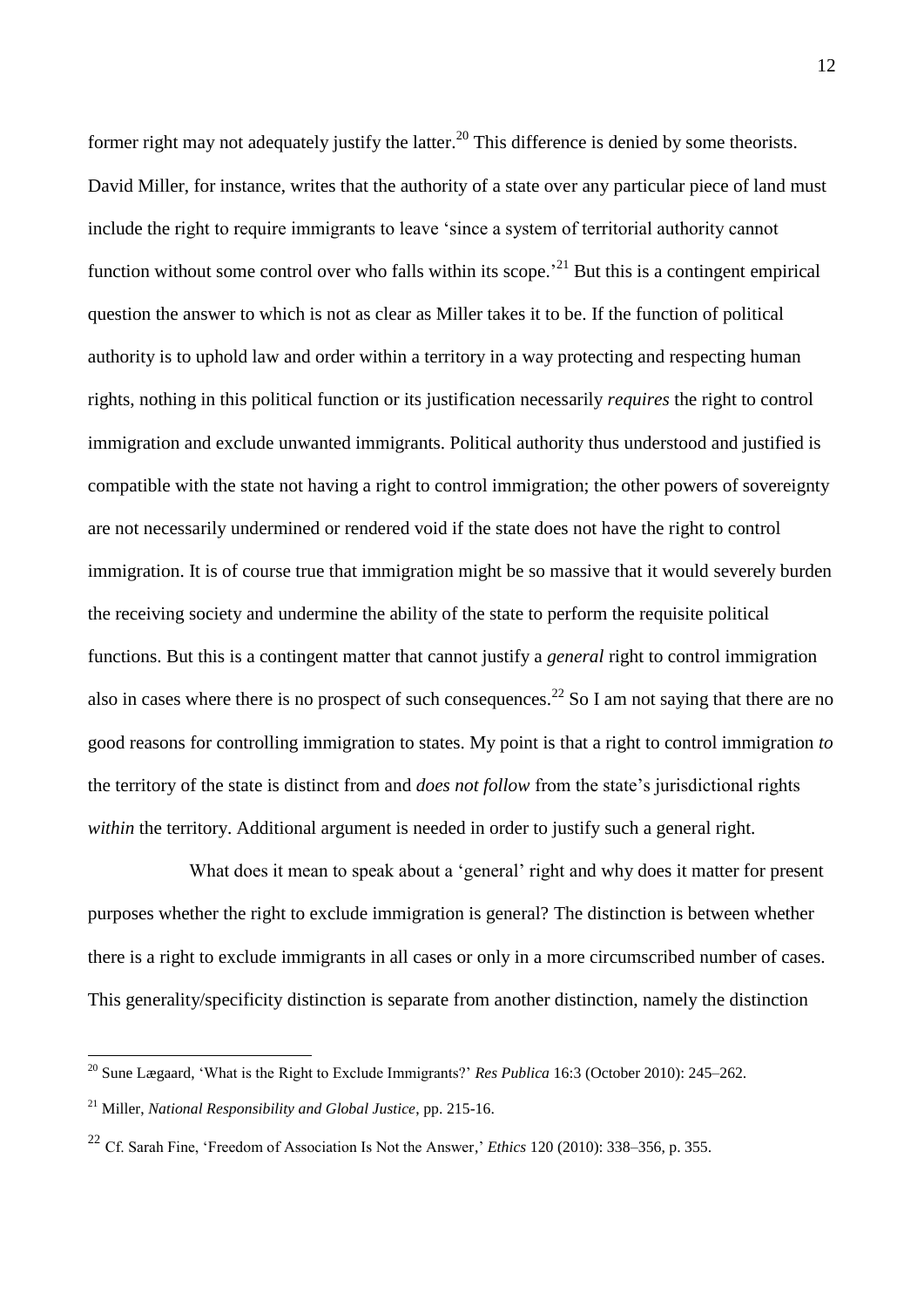between whether a right is absolute and unconstrained or *pro tanto* and subject to being overridden by other considerations. There are arguably no rights that are absolute and completely unconstrained; the state cannot exercise any rights in complete disregard of other normative considerations or the possible consequences. But there are general *pro tanto* rights, which means that the state may have rights that hold in all cases, but which are constrained or subject to being overridden by other normative considerations. The general right to self-determination defended by Altman and Wellman is general but constrained, since their point precisely is that legitimate states enjoy sovereignty over *all* self-regarding matters, but that the resulting right to freedom of association is merely 'presumptive.<sup>23</sup> The debate over a right to exclude immigrants concerns the question whether there is a general *pro tanto* right to control immigration, not whether states can legitimately control immigration in specific cases, which could be justified without relying on such a right.

Returning to the conceptual and normative distinctness of territorial rights and a right to control immigration, Altman and Wellman are apparently well aware of the need to provide a separate justification for the right to control immigration. Their proposal is that the right to control immigration is a corollary of a more general right to freedom of association, which all legitimate states enjoy in virtue of their right to self-determination. Wellman has elsewhere formulated their argument simply as follows:

> This type of argument involves three basic premises (1) legitimate states have a right to political self-determination, (2) freedom of association is an essential component of

<sup>23</sup> Altman and Wellman, *A Liberal Theory of International Justice*, pp. 160-61, 162, 165, cf. Christopher Heath Wellman, 'Immigration and Freedom of Association,' *Ethics* 119 (2008): 109–41, pp. 111, 113-14, 117.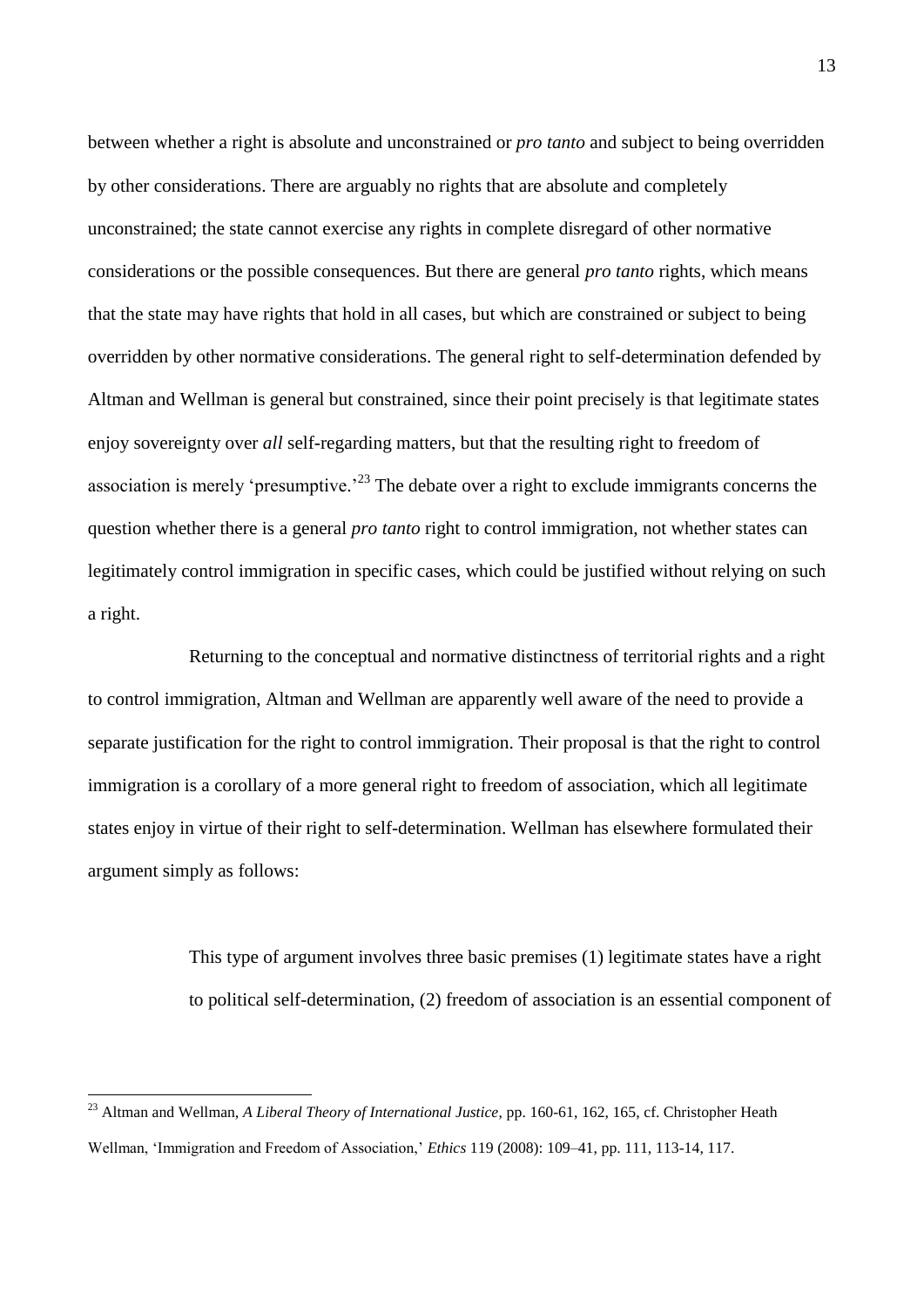self-determination, and (3) freedom of association entitles one to refuse to associate with others.<sup>24</sup>

The conclusion is that 'a legitimate state's right to freedom of association entitles it to choose whether or not to admit any given immigrants.' The question then is 1) why one should accept the three premises, and 2) whether the conclusion that legitimate states have a right to control immigration follows from these premises?

The first premise is a basic building block of Altman and Wellman's liberal theory. It is not specific to the issue of immigration but general; it both explains the value of democratic governance, the existence of a primary right to secession for groups able and willing to constitute legitimate states, and is crucial to whether military interventions are permissible. It is also expressed in their liberal legitimacy theory of territorial rights. Since the present paper is an internal critique of their argument regarding immigration, I will simply accept the first premise in the form needed to justify these other elements of Altman and Wellman's theory for the purpose of my argument.

The second and third premises are supported through what might be called a 'reflective equilibrium' argument, namely that they are necessary to answer the so-called particularity problem. The particularity problem is that even if adequate protection of and respect for human rights justifies political authority over a territory, this justification does not in itself explain why a *particular* state should have this authority rather than another state that could fulfill

<sup>24</sup> Christopher Heath Wellman, 'Immigration,' in E.N. Zalta (ed.), *The Stanford Encyclopedia of Philosophy (Summer 2010 Edition)*, sect. 1.6, available at:<http://plato.stanford.edu/archives/sum2010/entries/immigration/> A similar formulation is found in Wellman, 'In Defense of the Right to Exclude,' p. 13.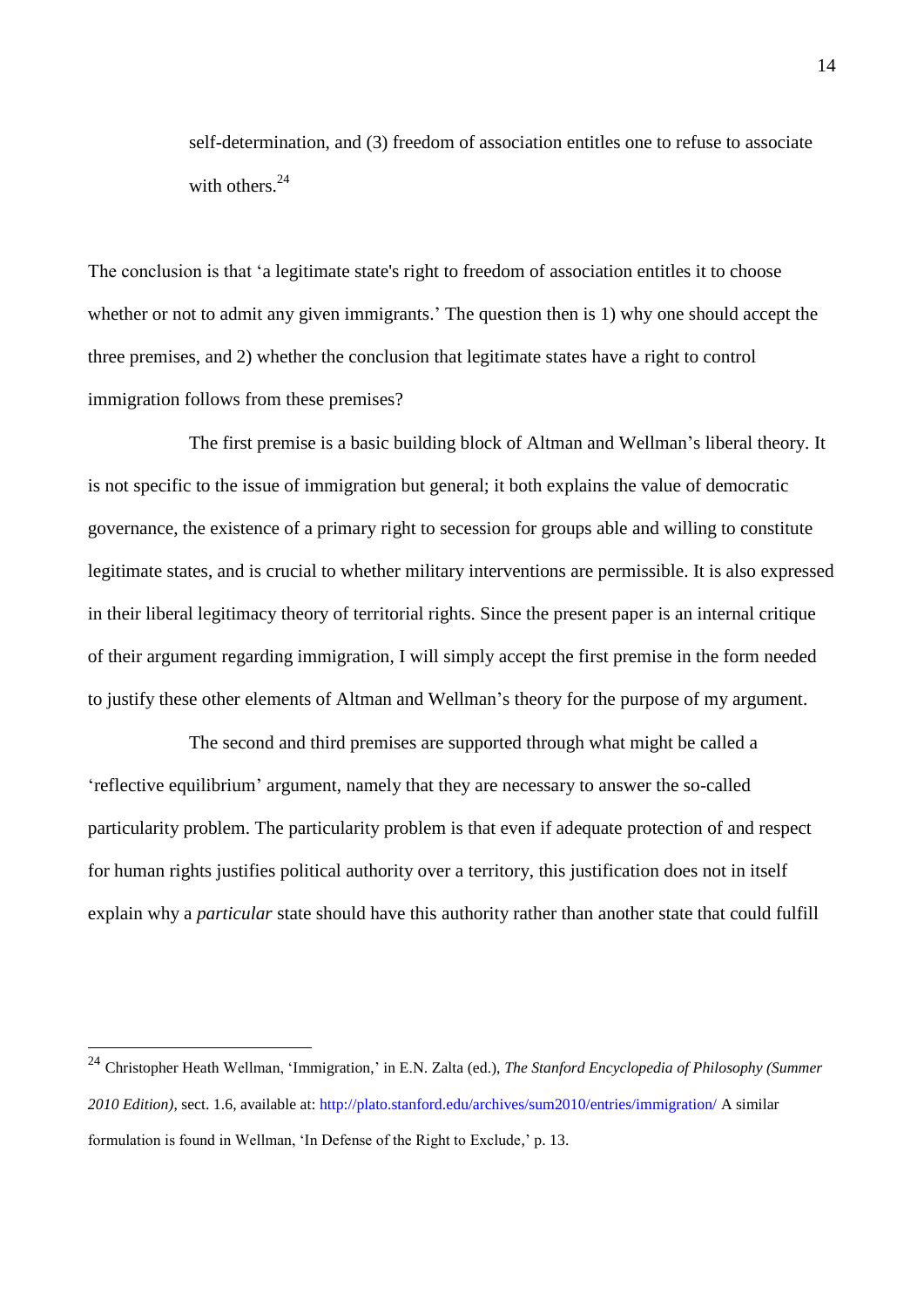the requisite political functions equally well.<sup>25</sup> The particularity problem for legitimacy theories is dramatized by the annexation objection:

> Imagine, for instance, that a series of plebiscites revealed both that an overwhelming majority of Americans wanted to merge with Canada and that an equally high proportion of Canadians preferred to maintain their independence. Would it be permissible for the United States to forcibly annex Canada... if the United States could execute this unilateral merger without disrupting the peace or violating the individual rights of any Canadians $[?]^{26}$

The point of the objection is that the liberal legitimacy view of territorial rights apparently cannot explain what is intuitively wrong in such cases of annexation, since human rights are not violated in the annexation process. So a pure legitimacy theory focusing only on respect for human rights of individuals is inadequate to address annexation cases. What is missing is, according to Altman and Wellman, a right of political communities as collectives:

> The crucial point for our purposes is that one cannot explain the wrongness of unilateral annexations such as this unless one supposes that countries like Canada

<u>.</u>

<sup>25</sup> Allen Buchanan, *Justice, Legitimacy, and Self-Determination: Moral Foundations for International Law* (Oxford: Oxford University Press, 2004), p. 158.

<sup>26</sup> Altman and Wellman, *A Liberal Theory of International Justice*, p. 161, cf. Christopher Heath Wellman,

<sup>&#</sup>x27;Immigration and Freedom of Association,' *Ethics* 119 (2008): 109–41, p. 112, and Wellman, ' In Defense of the Right to Exclude,' pp. 21-22. See also Stilz, 'Why do states have territorial rights?' p. 206, and Stilz, 'Nations, States, and Territory,' pp. 590-91.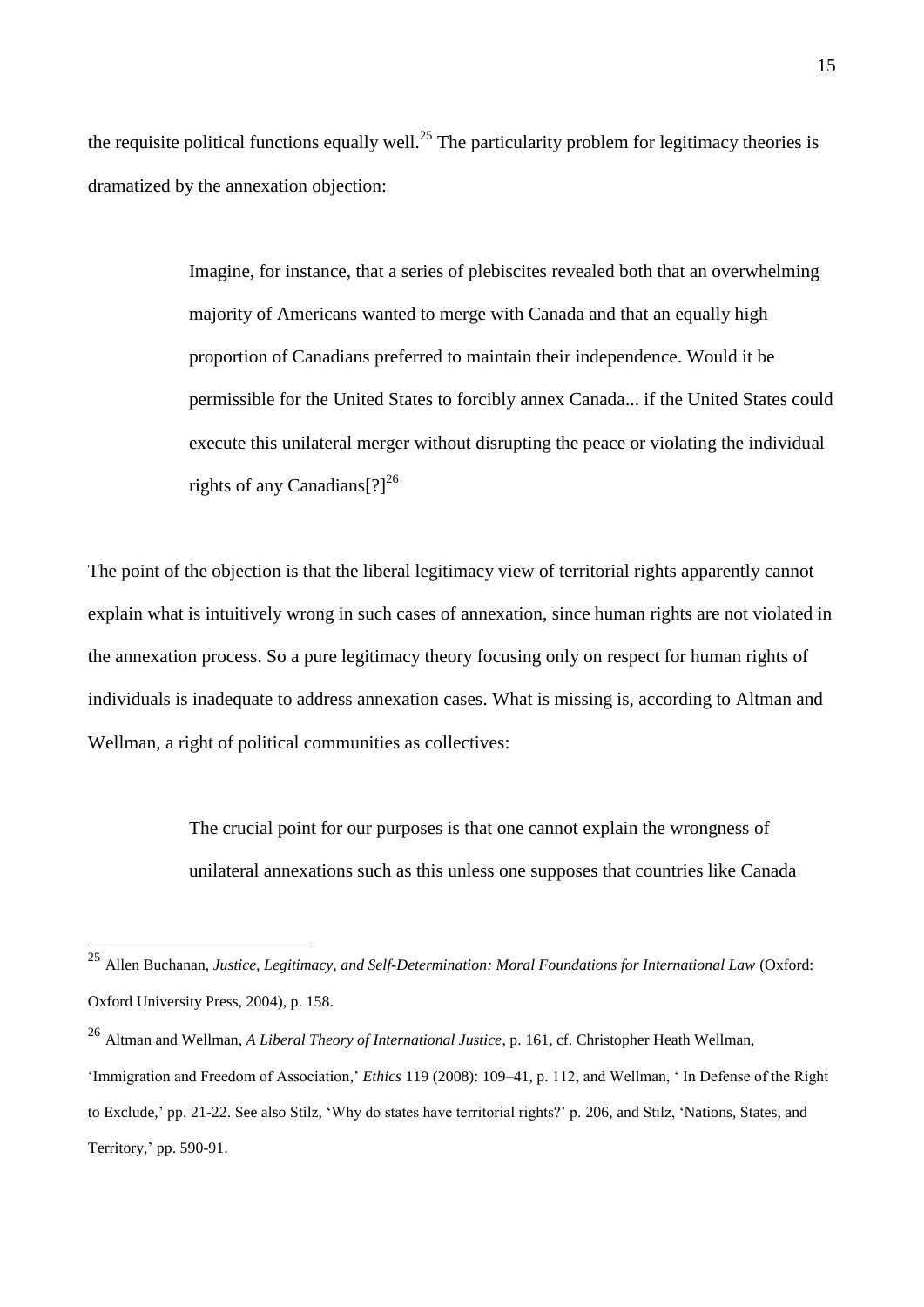enjoy a right to self-determination that includes the right of Canadians, as a political community, to associate with others as they see fit.<sup>27</sup>

This right to freedom of association is not necessarily final and absolute, since there may be other competing considerations that outweigh it in some circumstances. But a presumptive right to freedom of association is sufficient to answer the annexation objection.

Altman and Wellman additionally support the ascription of a right to freedom of association to states by arguments from analogy and by suggesting that there is a plausible theoretical rationale for it. They argue for states' freedom of association by analogy to other forms of association, e.g. marriage and voluntary associations. Furthermore, 'Freedom of association is not something that requires an elaborate justification ... since it is simply one component of the selfdetermination which is owed to all individuals and legitimate states.<sup>28</sup> The right is a reasonable corollary of the normative status of legitimacy in the sense that it is natural to ascribe such a right to an entity which has the status of legitimacy. So the right of states to freedom of association needed to answer the annexation objection can be derived from, or is simply a component of, a more fundamental collective right to self-determination of legitimate states, which according to Altman and Wellman enjoys independent intuitive and theoretical plausibility. The right to exclude is finally a natural and necessary corollary of freedom of association, since the latter would not have the value we generally think it has without this right.

<u>.</u>

<sup>27</sup> Altman and Wellman, *A Liberal Theory of International Justice*, p. 161; cf. Wellman, 'Immigration and Freedom of Association,' pp. 112-13.

<sup>28</sup> Altman and Wellman, *A Liberal Theory of International Justice*, p.: 162, cf. 'Immigration and Freedom of Association,' p. 114.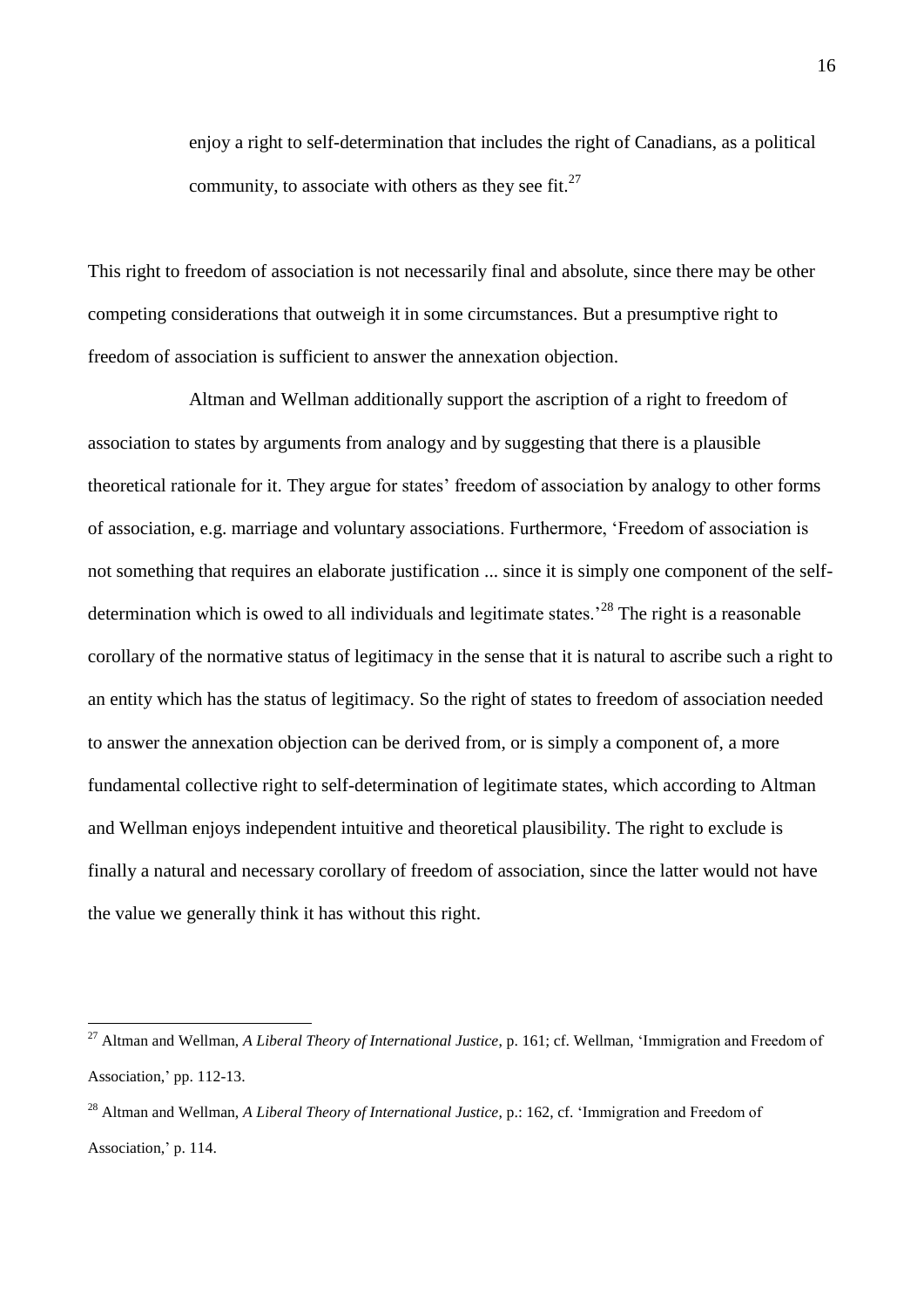#### **Problems for the Freedom of Association Argument**

There are a number of possible criticisms of Altman and Wellman's freedom of association argument. Two have already been prominently formulated in the literature: 1) a rejection of freedom of association as relevant in relation to states, and 2) a rejection of the right to exclude as being sufficiently unconstrained in relation to immigration. David Miller has for instance pointed out that freedom of association derives its importance from a deep interest in not being forced into association with others against our wishes, but that this interest has much less, if any, weight in the case of large, anonymous political communities such as states.<sup>29</sup> Sarah Fine has marshalled a range of objections, one being that freedom of association is restricted to 'self-regarding' affairs, which exclusion of immigrants is not, since it may harm outsiders.<sup>30</sup> The force of these objections is to undermine the analogy between states and other associations and to diminish the general scope and strength of freedom of association.

Altman and Wellman might have answers to these objections. Even though a state is not a voluntary or intimate association, it is a very important association, which members reasonably care about.<sup>31</sup> Altman and Wellman might fall back on freedom of association as necessary for answering the annexation objection. Miller would here counter that this can be explained in nationalist terms, so this answer would boil down to whether or not liberals can accept nationalism, which it is precisely Altman and Wellman's aim to deny. Fine's claim that states may harm immigrants if it 'wrongly causes them to be worse off than they would be otherwise<sup>32</sup> simply begs the question against Altman and Wellman, since exclusion is not wrongful if the state has a

<sup>29</sup> Miller, *National Responsibility and Global Justice*, p. 211.

 $30$  Fine, 'Freedom of Association Is Not the Answer,' pp. 345-48.

<sup>31</sup> Altman and Wellman, *A Liberal Theory of International Justice*, pp. 160-163; Wellman, 'Immigration and Freedom of Association,' pp. 113-14.

 $32$  Fine, 'Freedom of Association Is Not the Answer,' p. 345.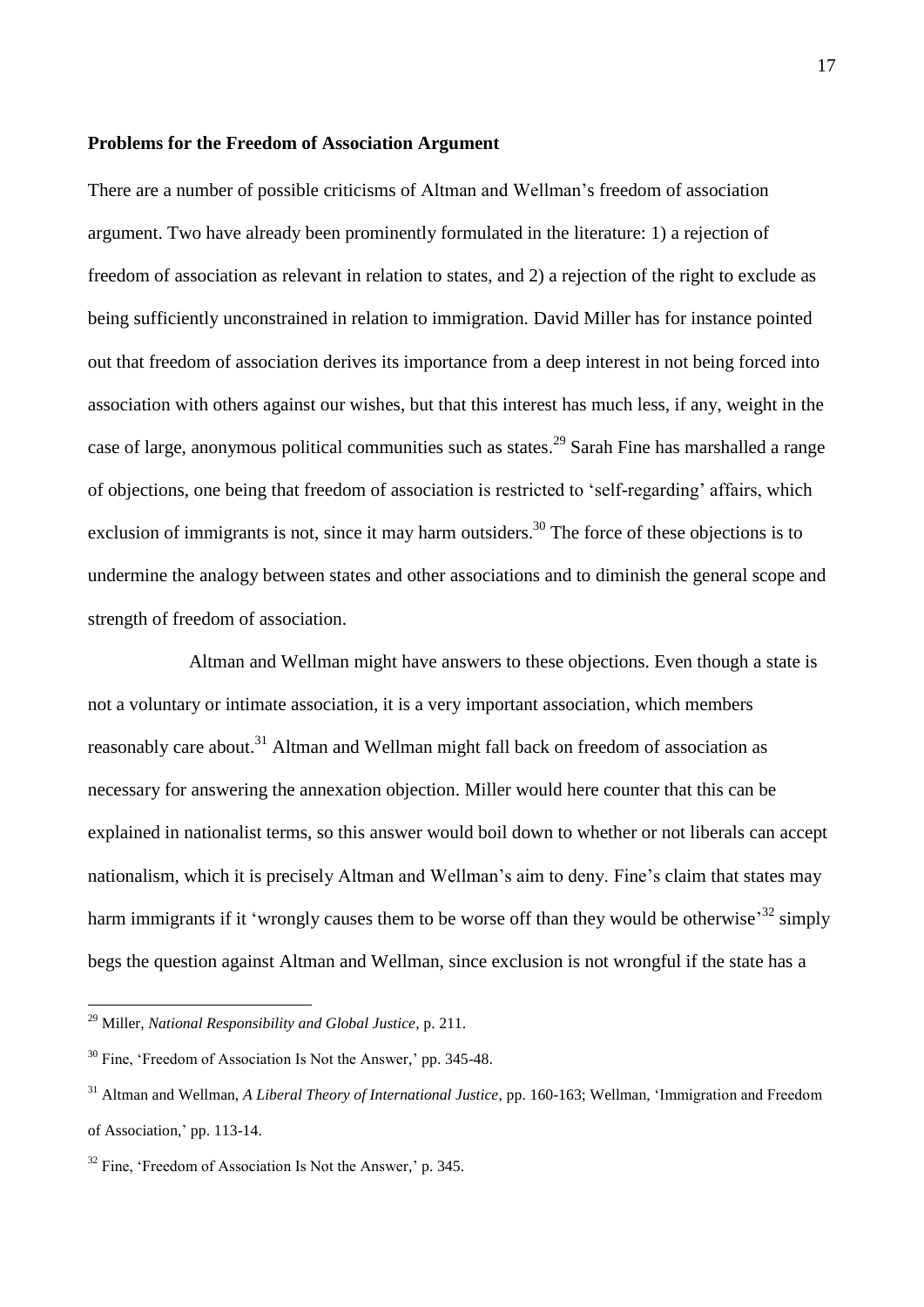right to exclude. If the wrongness is explained in terms of a comparison with members of the state, then the criticism presupposes some form of global egalitarianism, which Altman and Wellman reject, and therefore Fine's objection is not an internal criticism, as she claims. But even if we grant these objections, legitimate states might still have a *pro tanto* right to freedom of association, which is merely more easily overridden and more circumscribed than Altman and Wellman think.

I want to present a different criticism, which mainly trades on the theoretical concepts used in formulating the argument. It is therefore both independent of the intuitive disagreements between Miller, Fine, and Altman and Wellman, and of broader relevance. There are two parts to my criticism. The first is to question the move from a right of self-determination for legitimate states to a right to freedom of association understood in the way Altman and Wellman do for the purpose of their argument about immigration. The second is to argue that even if one grants a right to freedom of association, it does not follow from this that legitimate states have even a *pro tanto* right to control immigration.

#### **Legitimacy as a Ground for Self-Determination**

A central part of Altman and Wellman's rationale for why states have a right to freedom of association is that legitimacy grounds a right to self-determination. What does this mean and is it plausible? In relation to states, self-determination traditionally means that other states are bound by duties of *non-intervention*. If a state is indeed legitimate, then this seems plausible, since intervention would minimally require justification in terms of a need to protect human rights.<sup>33</sup>

But Altman and Wellman take self-determination to mean more than a right to nonintervention. Self-determination only implies the right to freedom of association needed to justify a right to control immigration if it also includes the right to determine what the "self" in question is:

<u>.</u>

<sup>33</sup> Altman and Wellman, *A Liberal Theory of International Justice*, p. 100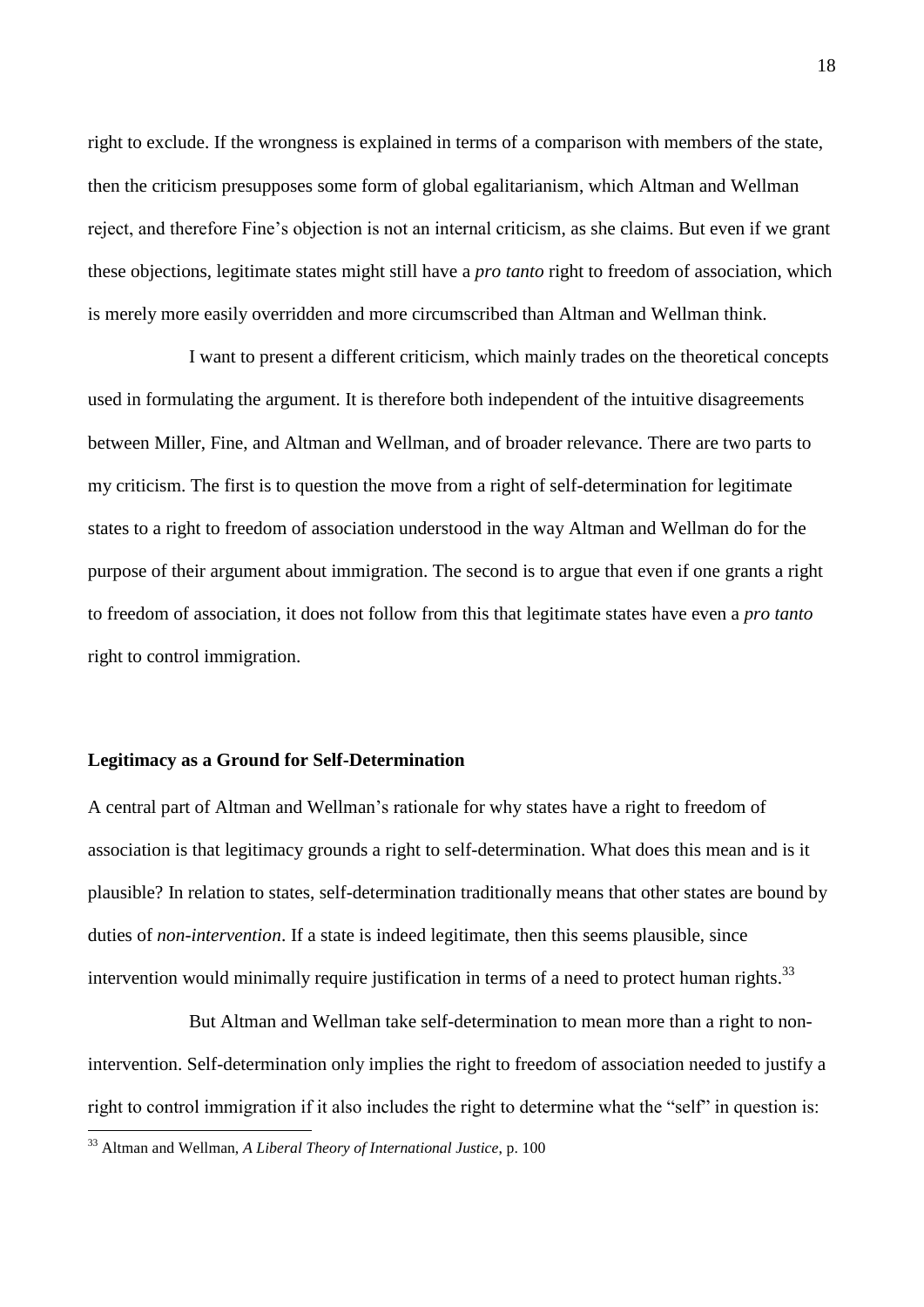Because the members of a group can change, an important part of group selfdetermination is having control over what the "self" is. In other words, unlike individual self-determination, a significant component of group self-determination is having control over the group which in turn gets to be self-determining.<sup>34</sup>

So self-determination is not a purely external matter, but also an internal matter, and not only a right of the state *vis-a-vis* other states, but a right over its own people as well. Rights over the people are well-known from the doctrine of popular sovereignty, according to which the people have a right to *rule* over themselves (this right is reflective in the sense that its subject and object are identical). Altman and Wellman also subscribe to a version of this view, since their central principle is that any group able and willing to constitute a legitimate state has a collective right to self-determination, which among other things explains the intrinsic value of democratic rule.<sup>35</sup> Only legitimate states can appeal to such a right, since a main reason for denying a right to rule is that the rule fails to represent the people. The connection between legitimacy as protection of individual human rights and the collective right to self-rule is weaker than that between legitimacy and the right to nonintervention, however, since Altman and Wellman reject reduction of collective self-rule to individual autonomy.<sup>36</sup> Liberal legitimacy is only concerned with human rights as necessary constraints on political rule, not necessarily with democracy, so there is not an immediate rationale for a collective right to self-rule based on legitimacy.

<sup>34</sup> Altman and Wellman, *A Liberal Theory of International Justice*, p. 163; Wellman, 'Immigration and Freedom of Association,' p. 115; Wellman, 'In Defense of the Right to Exclude,' pp. 40-41, compare Miller, 'Territorial Rights: Concept and Justification,' p. 14.

<sup>35</sup> Altman and Wellman, *A Liberal Theory of International Justice*, pp. 16-18.

<sup>36</sup> Altman and Wellman, *A Liberal Theory of International Justice*, p. 19.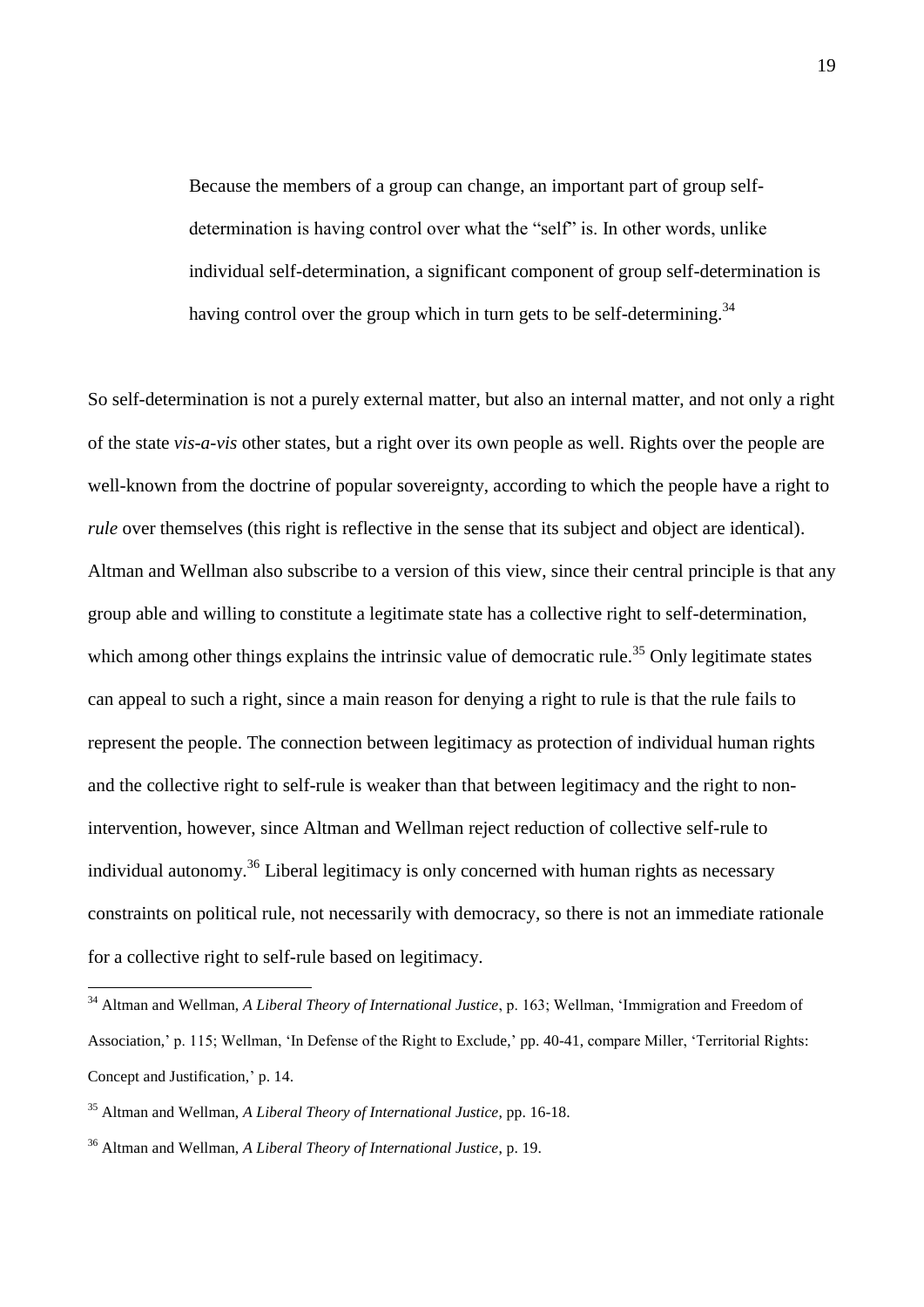But Altman and Wellman's understanding of self-determination takes a radical step beyond self-rule: as expressed in the above quote, it not only concerns a people's right to rule over themselves but the people's right to determine the *composition* of its 'self.' There are three things to say about this: First, this is a completely different sense of self-determination than non-intervention and collective self-rule; the objects of and rights incidents involved in the three rights to selfdetermination are different. Non-intervention is a negative claim right obliging other states not to interfere. Self-rule is a liberty, positive claim right and power to make, adjudicate, and enforce law within a territorial jurisdiction, which obliges individuals within the jurisdiction to obey the law, and makes the collective immune from competing authorities. Self-composition is apparently a liberty, positive claim right, and power to determine who are members of the people, which apparently, although this is unclear from Altman and Wellman's formulation, not only can grant them the status of membership but also oblige individuals in this respect. The question is whether there is reason to accept such a new sense of self-determination.

Recall that Altman and Wellman support their principle of collective selfdetermination by its capacity to explain why unilateral annexation is wrong. This is a strong intuition, but the sense of self-determination as self-composition is not necessary to explain this. Self-determination as non-intervention will amply do the trick. The right to self-determination is also supported by its role in explaining the value of democracy, but what is required for this purpose is only self-determination as self-rule, not as self-composition. Altman and Wellman do, of course, give other examples to support the claim that a right to freedom of association is an important part of self-determination for both individuals and groups, e.g. in cases of marriage and golf club membership.<sup>37</sup> But the question, especially in light of Miller's criticism noted above, precisely is

<sup>37</sup> Altman and Wellman, *A Liberal Theory of International Justice*, pp. 159-60; Wellman, 'Immigration and Freedom of Association,' pp. 110-11.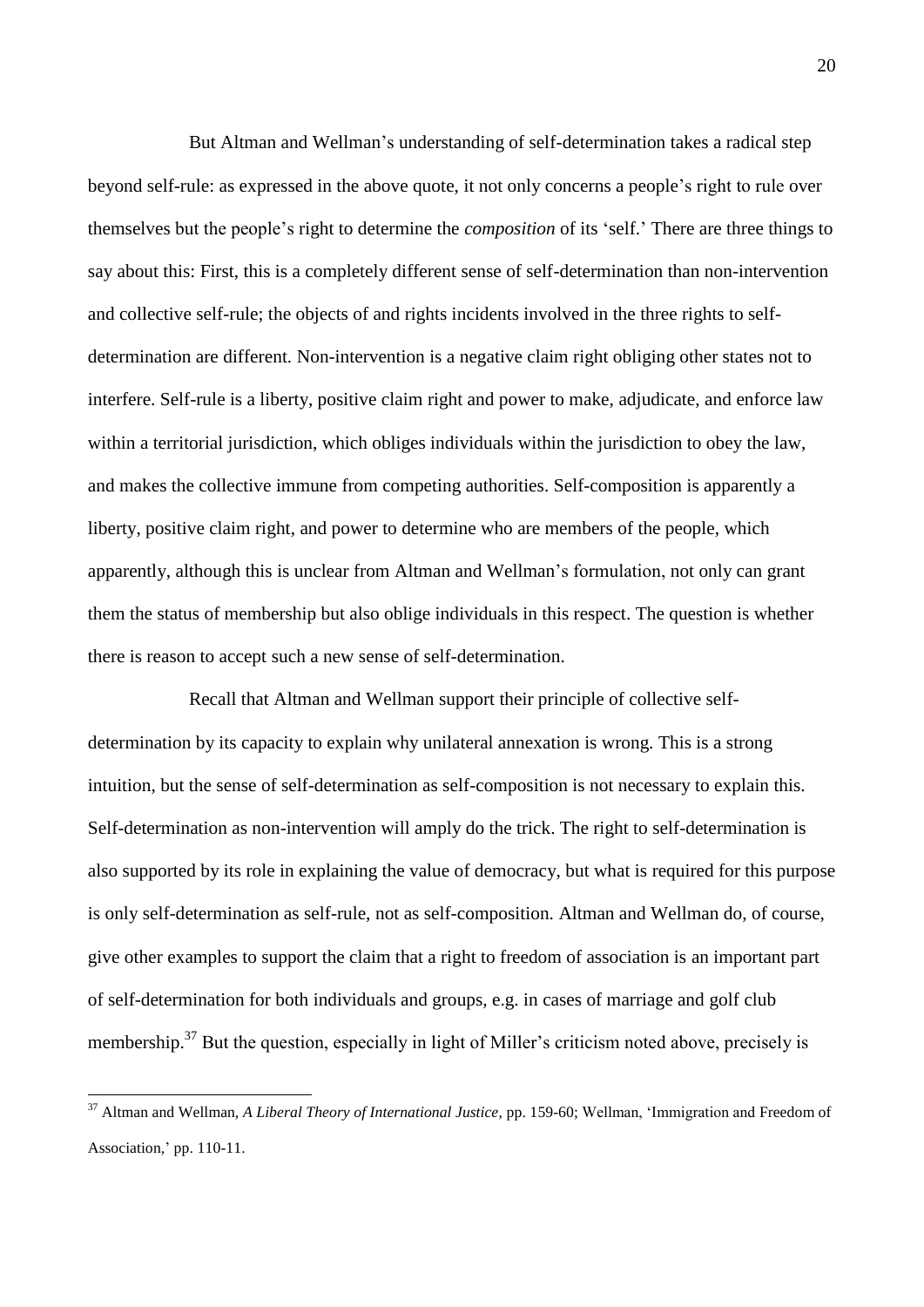whether the uncontroversial value of freedom of association at the individual and civil associational levels extends to states. This is what has to be shown, and this is why Altman and Wellman need the annexation case. My point is that at the state level, the independent intuitive support for a collective right of self-determination supports only non-intervention and self-rule, not selfcomposition; one is not given any reason at all to accept self-determination as self-composition even if one accepts all the intuitions about annexation, the value of democracy, etc. which Altman and Wellman invoke to support it. What they are doing here is actually introducing a completely new notion of self-determination rather than just articulating the already existing implications of an already established notion. And this new principle of self-determination as self-composition is not supported at all through the reflective equilibrium arguments at the state level.

There might of course still be other reasons to accept a collective right to selfdetermination as self-composition. My second point is that this new principle is much less intuitive than the other senses of self-determination and that we therefore do not have any good reason to accept a general collective right to self-composition. The idea that a state, as a collective, has the right to determine its membership, if understood as a general right in the sense noted earlier, not only implies a right to control immigration. Immigration is not the primary or most important source of reproduction of the collective; it is mainly reproduced by existing members giving birth to children who usually become members of the people automatically. If the existing collective has a right to control what it is going to be in the future, this not only means that it can exclude would-be immigrants, but also that it can direct its reproduction through birth. This can be done a) quantitatively, by regulating the *number* of children existing members are permitted or required to have, and b) qualitatively, by selecting *which* children existing members are permitted or required to have. Such policies are extremely invasive and illiberal. An example of the former is a policy like China's one-child rule, which some already consider problematic. But a general collective right to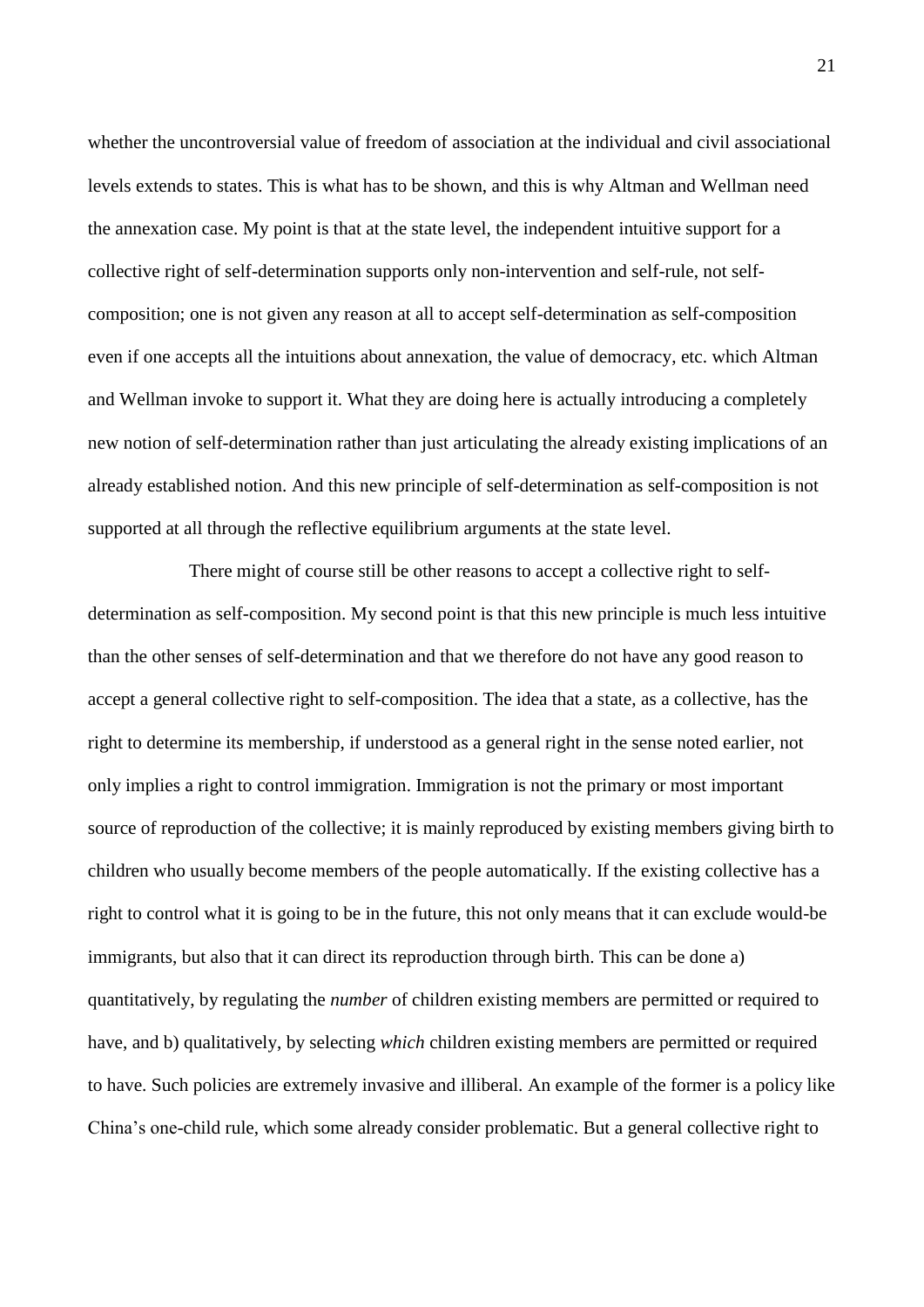control the composition of the collective 'self' – a right which Altman and Wellman acknowledge takes precedence over individual rights<sup>38</sup> – would also justify policies like those adopted by the Third Reich, including bans on racially mixed offspring, coercive abortions of unwanted children, sterilizations of unwanted parents, state regulated breeding programs, etc.

Since the right to self-determination as self-composition is independent of the selfdetermination as non-intervention and self-rule, and therefore a separate principle, the plausibility of self-composition has to be assessed on its own and on the basis of the implications of such a right. As shown above, some of the implications are radically counterintuitive because a general right to collective self-composition would seem to justify unacceptable forms of population control.

Altman and Wellman might reply, however, that the counterintuitive implications can be avoided by constraining the right properly. They take the right to self-determination to be conditional: only legitimate states that respect human rights have the right in the first place. So if state interference in the reproductive choices of citizens is a human rights violation,<sup>39</sup> Altman and Wellman can avoid this implication.

But then the third thing to note concerning Altman and Wellman's notion of selfdetermination as self-composition is that the supportive relationship between legitimacy and selfdetermination in this sense is missing. Where legitimacy naturally and plausibly grounds a right to non-intervention, it is elusive why the fact that a state protects and respects human rights should give the people of the state the right to control its own composition. There is no material connection between legitimacy and composition that makes such a link plausible. This was also the case for self-determination as self-rule, but in the case of self-determination as self-composition the problem

<sup>38</sup> Altman and Wellman, *A Liberal Theory of International Justice*, pp. 176-78.

<sup>39</sup> E.g. against the right to privacy and family life as articulated in §§ 12 and 16 of the *Universal Declaration of Human Rights*.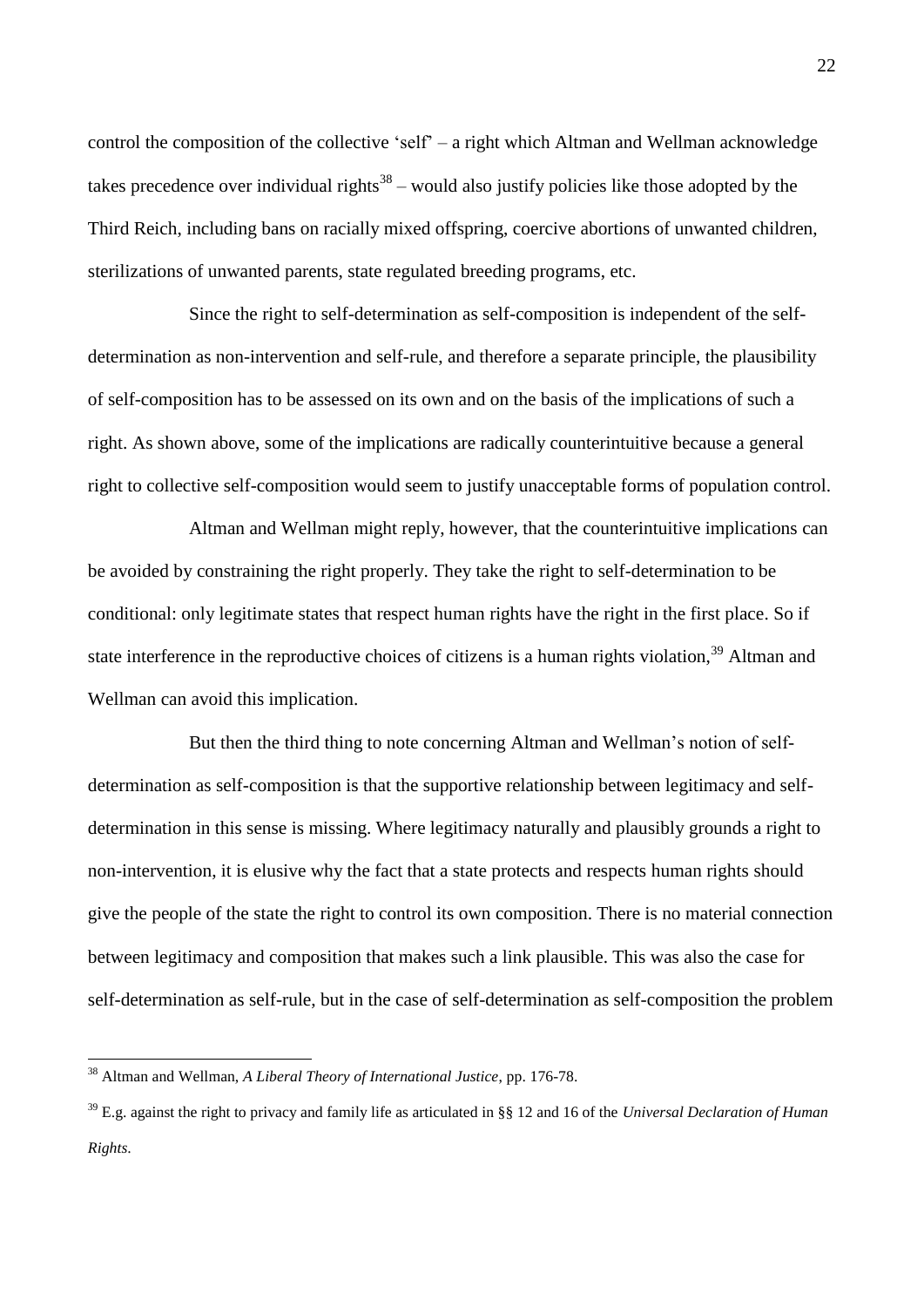is worse: the fact that a right to control composition violates human rights unless constrained shows that not only is such a right *not derivable* from a concern with human rights; it *directly contradicts* human rights. So my objection here is that Altman and Wellman's rationale for the right to freedom of association in terms of its connection through self-determination to legitimacy is implausible.

It might be objected that even though not all means of population control are legitimate, the aim of limiting the population surely is legitimate under certain conditions, e.g. the threat of over-population, and that this supports a collective right to self-composition. I have two answers to this objection: First, many legitimate forms of population policy do not require a right to self-composition, which as I noted above involves claim rights against members of the people, since they can often be effectively pursued by states in ways not involving the imposition of duties on members of the population to have or not have children – economic incentives might for instance be effective without violating human rights. Secondly, even if it is justified in special cases to require people not to reproduce, e.g. because of catastrophic consequences of unregulated reproduction, this is not equivalent to there being a *general* collective right to self-composition. Such a right would give the state a *pro tanto* right to impose duties on people regarding reproduction in all cases. That it is justified to impose such duties in special cases neither shows that there is a *pro tanto* right to do so in other cases, nor is such a general right necessary to justify the special cases, since they might be justified on other, e.g. consequentialist, grounds.

To summarize: The notion of self-determination as a general right to self-composition needed in Altman and Wellman's argument for a right to control immigration is different from selfdetermination as non-intervention and as self-rule. Therefore it is not supported by the reflective equilibrium arguments justifying the other rights. And considered as an independent principle, it is counterintuitive and unnecessary. Even as constrained by human rights, there is therefore no reason to accept this independent principle.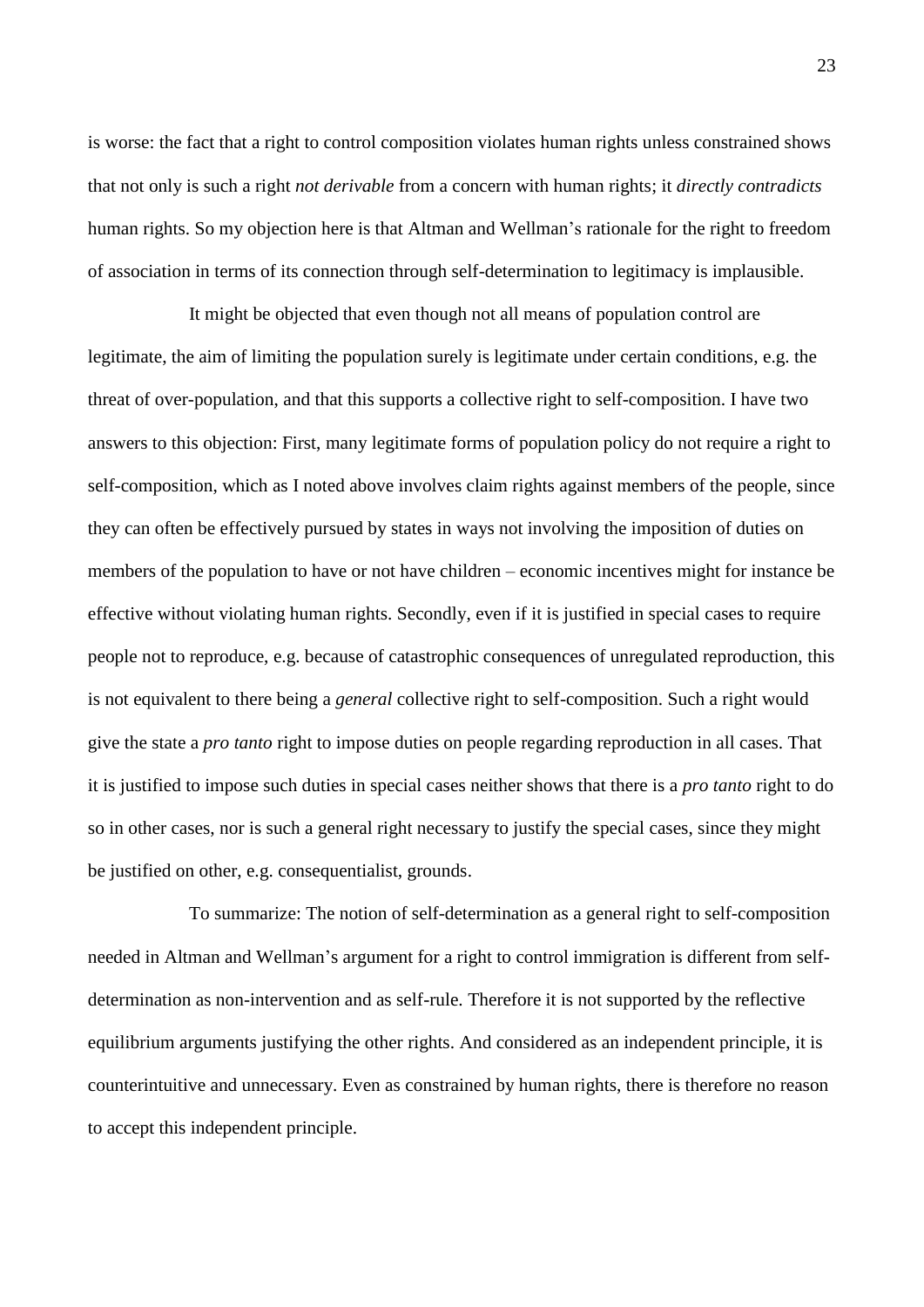#### **States have Territorial Rights, Peoples have Freedom of Association**

The second part of my criticism can be presented on the basis of another problem noted by Fine. She points out that the argument for a right to control immigration based on freedom of association presupposes territorial rights: 'the citizens of a state are not entitled to stop noncitizens from settling there, despite their claim to control access to membership, without a further entitlement to control access to the territory in the first place.<sup>40</sup> This is of course entirely true. But when viewed in the context of Altman and Wellman's broader theory as presented above, they have an answer to this objection which apparently retains a coherent unity in their position, since their theory incorporates a liberal legitimacy theory of territorial rights. *If* it is true that legitimacy both grounds territorial rights and the right to freedom of association of states, then Fine's objection is answered.

My second objection now is that, irrespective of my first objection to selfdetermination as self-composition, it still *does not follow* from the fact that the state has 1) territorial rights, and 2) a right to freedom of association, that 3) it has a right to control immigration. To see why, consider more carefully what kinds of rights we are dealing with and who the rights-holders are. Altman and Wellman are in fact not very clear about who the holder of the rights in question is. The rights-holder might either be the state as an institution or the people as a political collective.<sup>41</sup> Altman and Wellman often go from one answer to the other within the space of two sentences, e.g.:

<sup>&</sup>lt;sup>40</sup> Fine, 'Freedom of Association Is Not the Answer,' p. 355.

<sup>&</sup>lt;sup>41</sup> Altman and Wellman deliberately avoid using the term 'the people,' since they consider it as having connotations of common decent, i.e. as a pre-political nationalist notion (Altman and Wellman, *A Liberal Theory of International Justice*, p. 190). They rather talk about 'groups' or 'collectives.' I nevertheless use the term 'people' since the group relevant to the issue of immigration is the group consisting of the existing population of the state receiving immigrants.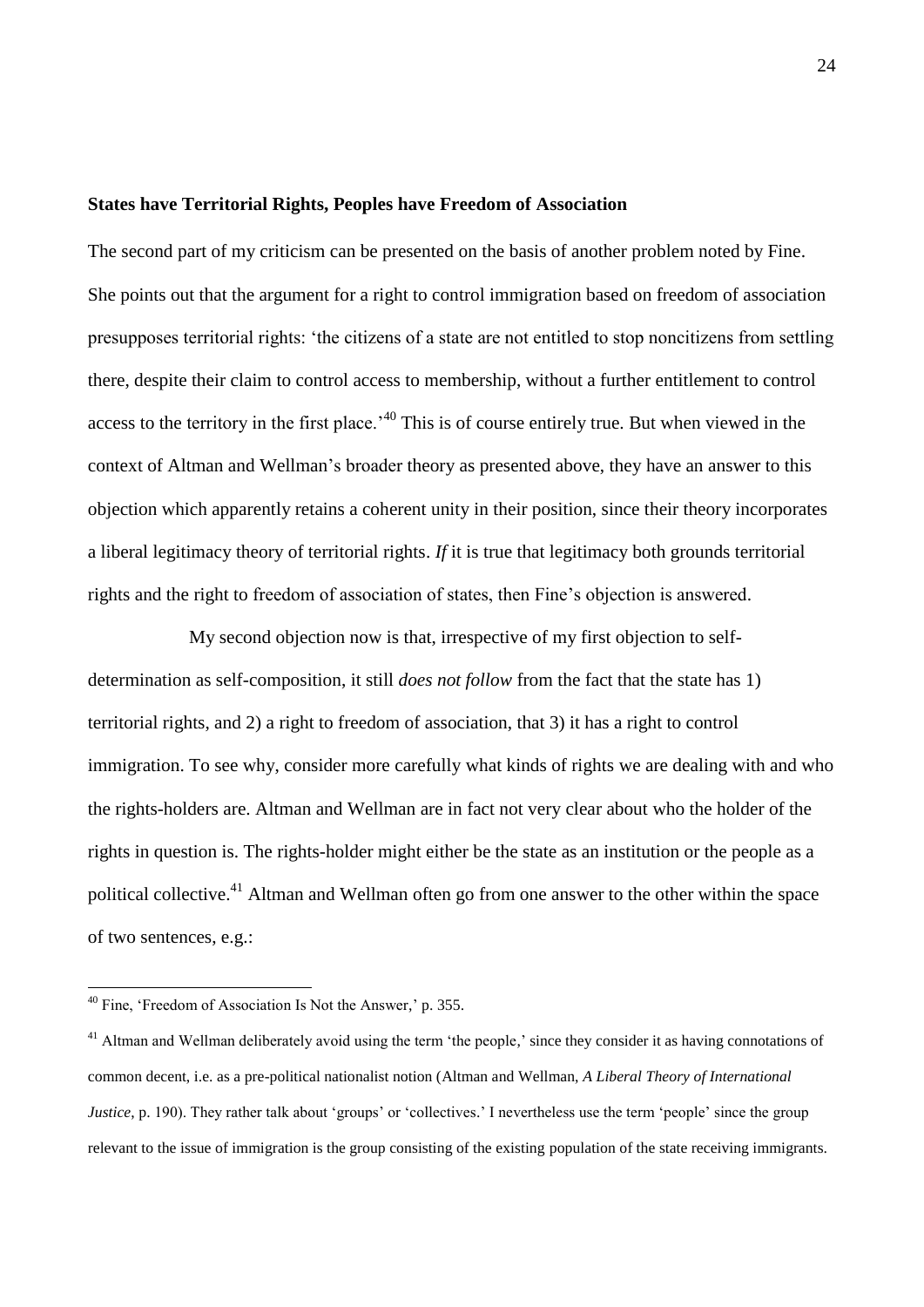As long as a *state* adequately protects and respects human rights, *it* possesses such a right of self-determination. Moreover, we contend that this right of self-determination is irreducibly collective and so *held by the group of persons who constitute the state*. 42

Here it seems that the state and the people are simply considered as one and the same.<sup>43</sup> But this is hardly a correct characterization. The state is an institution (a set of rules defining roles with specific rights) with a specific mode of functioning (promulgation of laws within a territorially defined jurisdiction backed by a claim for a monopoly on legitimate violence). As such the state is distinct both from the persons who staff it (officials) and direct it (judges, members of parliament, and government) as well as those who are regularly subjected to it and provide its legitimation (citizens).

If the state and the people are distinct entities, which one is the holder of the rights in question? Altman and Wellman elsewhere remark that:

> This right of self-determination ... inheres not in governmental institutions, much less in the officials who occupy these institutions. Rather, it inheres in a political society as a whole. Institutions are the means through which protection of human rights is provided and made secure by society.<sup>44</sup>

So 'people' in my usage is a strictly *politically* delineated collective. This usage is reminiscent of that in Stilz, 'Nations,

States, and Territory,' p. 591, although I do not here go into the possible 'morally salient bonds' uniting a people.

<sup>42</sup> Altman and Wellman, *A Liberal Theory of International Justice*, p. 1, emphases added.

<sup>&</sup>lt;sup>43</sup> Cf. the conception of the state as a collective in Nine, 'A Lockean Theory of Territory,' pp. 154-55.

<sup>44</sup> Altman and Wellman, *A Liberal Theory of International Justice*, p. 189.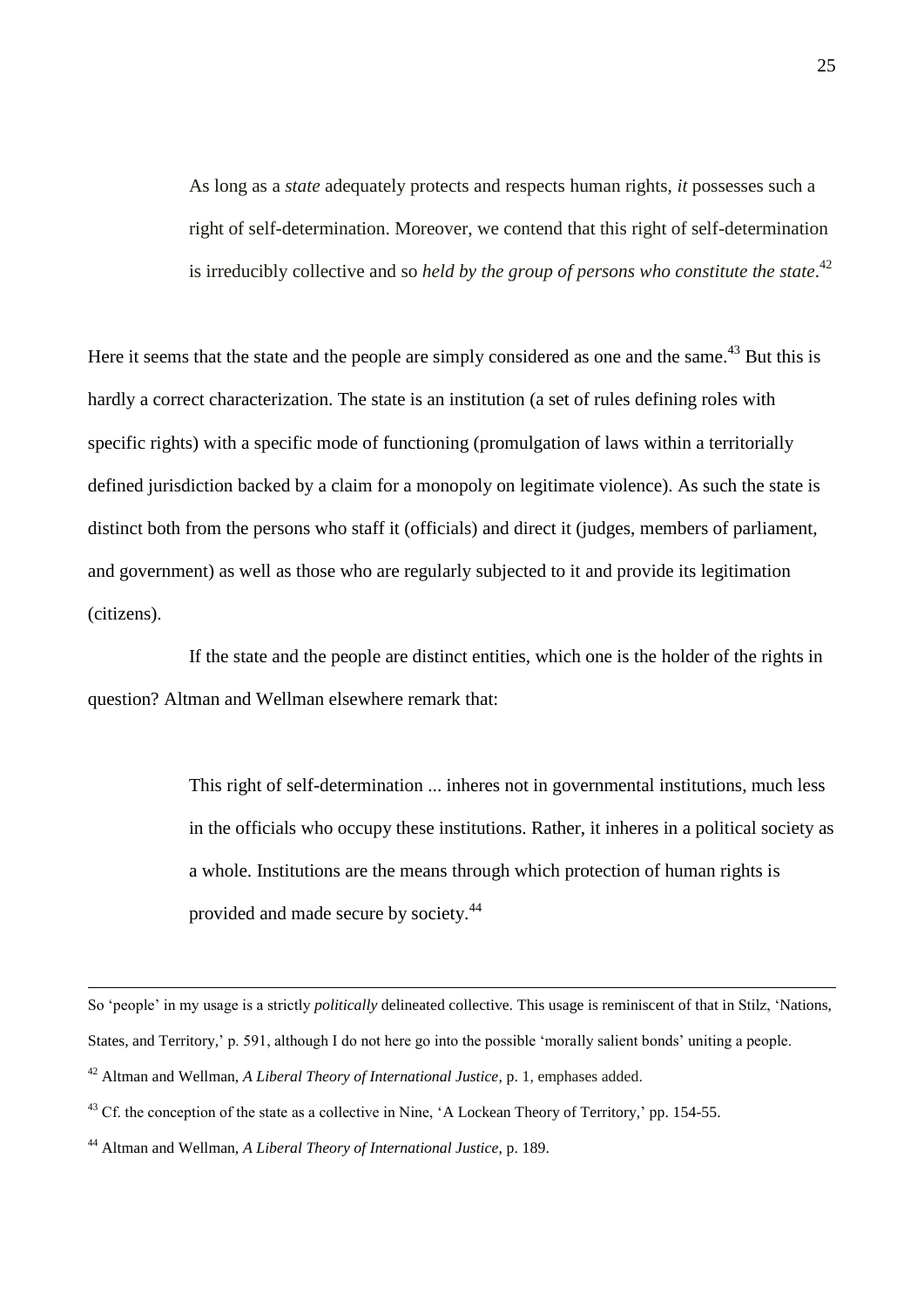This seems plausible, but it is too imprecise. One reason is that 'political society' is completely vague. Another reason is that the general right to self-determination is not the right directly implicated in the argument for a right to control immigration; rather, the relevant rights are the territorial rights and the right to freedom of association. The question is who the holders of these specific derivate or component rights are?

It seems that the right to freedom of association must be held by the people, at least insofar as the association in question is with other persons (citizens or immigrants), as opposed to other states, for only people can associate. The association in question is that of becoming a member of a group of persons, and only persons and groups of persons can do this; institutions cannot. To take an analogous example: even if the people affiliated to an institution such as a university have freedom of association to form clubs and fraternities, it would not make sense to say that it is the university as such that is the holder of the right to associate, because the university cannot be a member of a university club or fraternity. So even if staffs and students of the university only have the right to freely form associations within the university because they are affiliated to the institution, it is the members of the group of affiliates who have this right, not the institution.

On the other hand, if the territorial rights are jurisdictional rights to make, adjudicate, and enforce law, it seems that only the state can have such rights.<sup>45</sup> Recall that the liberal argument for territorial rights is that a state, understood as an artificial agent making, adjudicating and enforcing law within a territorially defined jurisdiction, is *necessary* to protect the liberty and rights of individuals.<sup>46</sup> If the state is indeed necessary for this purpose and if territorial rights are simply the rights to perform these requisite political functions, then only the state can have these rights. Not only is the state not identical to the people; the state also functions in ways which the group of

<sup>45</sup> Cf. Stilz, 'Why do states have territorial rights?' p. 198.

<sup>46</sup> Wellman, 'Samaritanism and the Duty to Obey the Law.'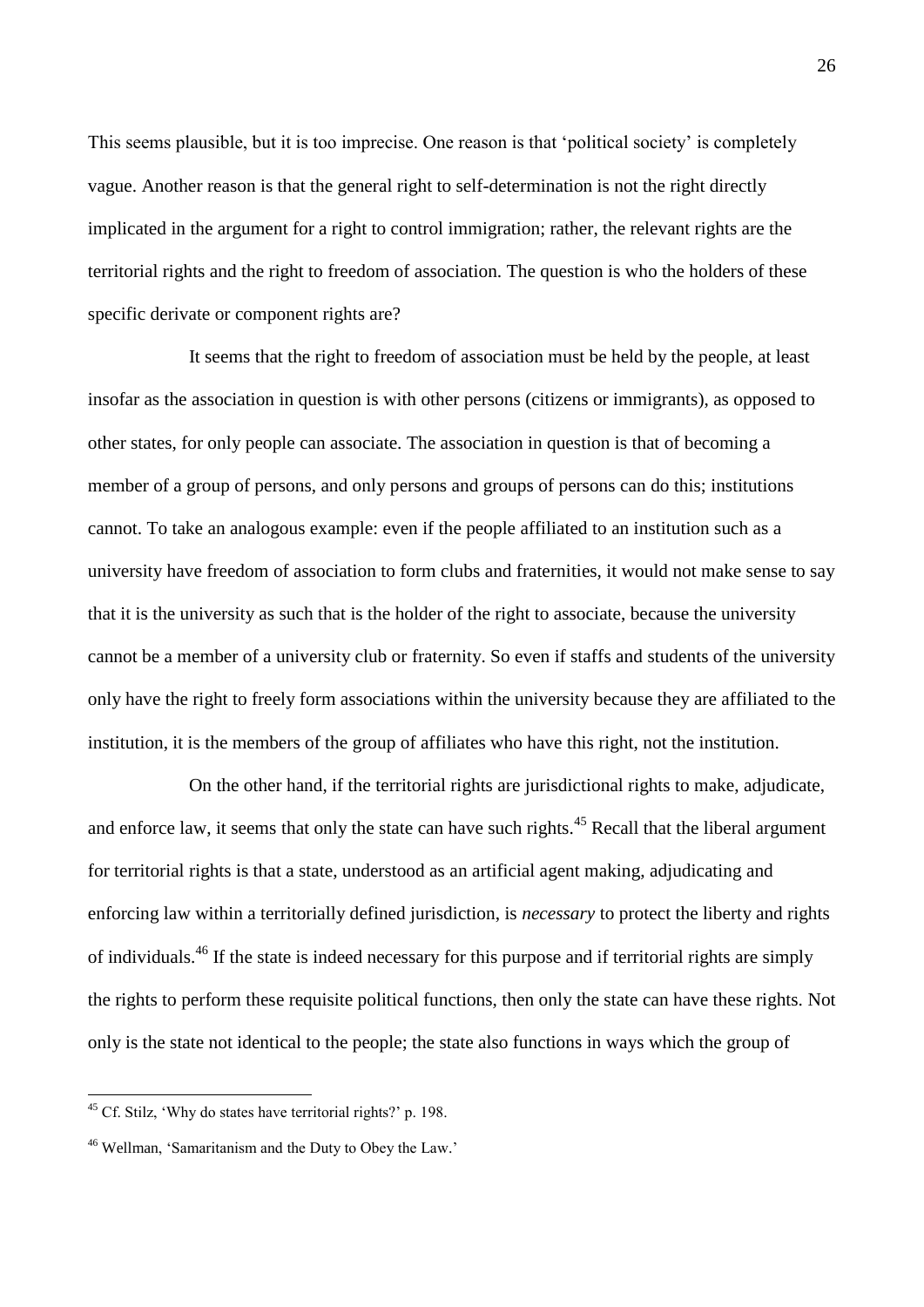citizens cannot do on their own. So even if the reason for having a state, and thus for ascribing the state territorial rights, makes reference to the liberty and rights of the people of the state, it must be the state, not the people, which is the holder of the territorial rights. Analogously, even if the point of having universities is exhausted by the activities of the staffs and students made possible by such institutions, the staffs, and students cannot make decisions and act on behalf of the institution if this does not happen through the correct institutional mechanisms.

One objection here might be that, if a state is an institution in the sense of a public system of rules defining specific positions and mechanisms, an institution in this sense simply cannot be the subject of rights. Moral rights must somehow be held by persons, since only persons have intrinsic moral status. This might be a reason for either vesting the rights in question in the people of the state, the interests of whom the state is in any event justified as protecting, or to identify the state with the collective body of citizens rather than with a system of rules. But even if the objection correctly points out that the justification of rights can only appeal to the interests of individual persons, it does not follow from this that only individual persons can have rights. Rights are ways of protecting interests of individuals or respecting individuals and of formulating what such protection and respect requires. But such protection or respect can be cashed out in rights assigned to entities that are not individual persons. This is not controversial. Think for instance of the rights of contract of corporations: even though a private company is an artificial entity, we are perfectly used to ascribing such entities legal rights, and at least some of these rights arguably reflect moral rights, which, although the entity itself is not a subject of intrinsic moral respect and concern, are moral rights because they can be justified as a way of protecting and respecting individuals, e.g. the stakeholders of the corporation. But even though the moral justification for the rights must refer to the interests of individual persons, this does not mean that the individual stakeholders of a corporation are the holders of the rights of the corporation. Only the corporation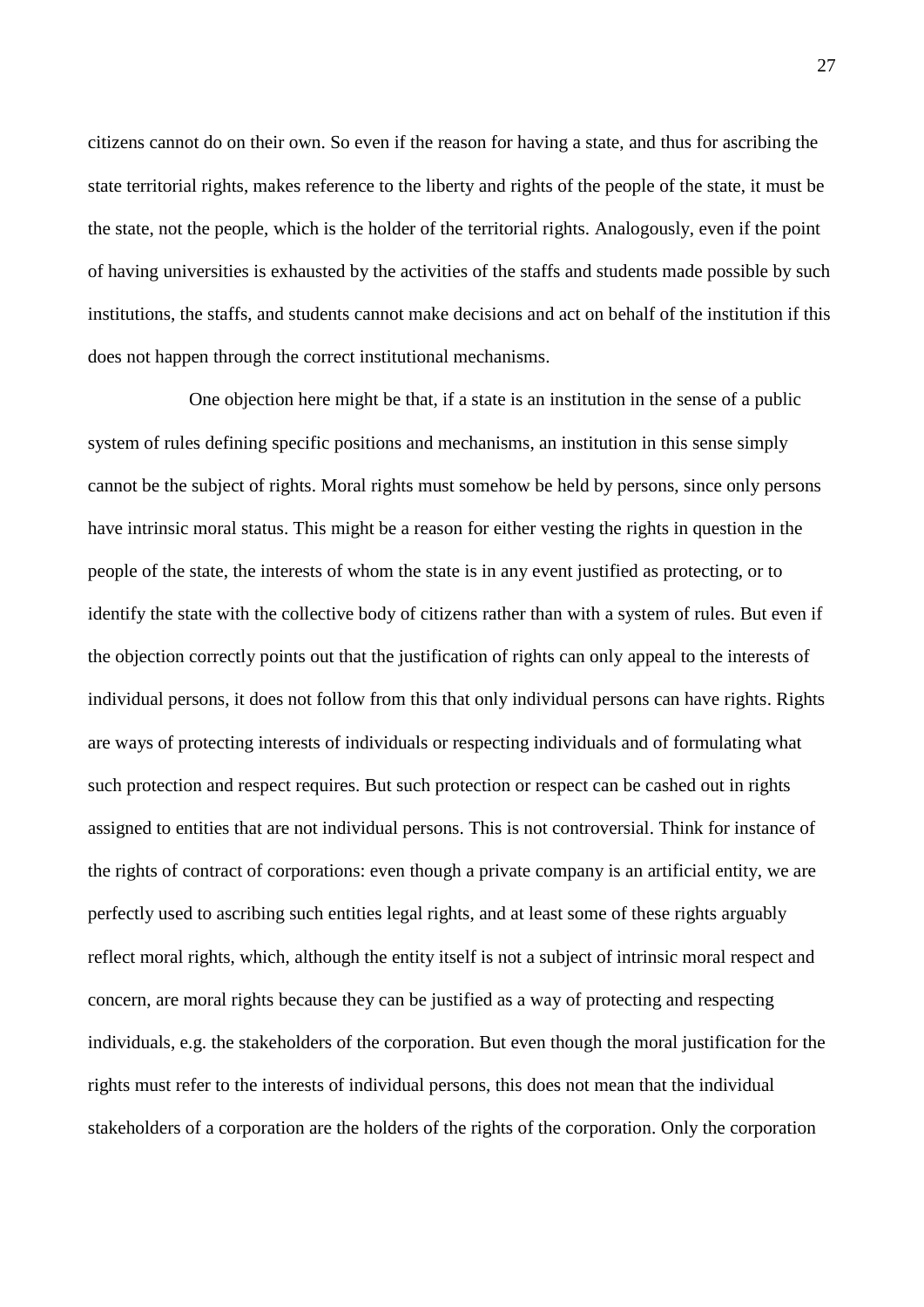as an institutional entity can exercise these rights. And analogously: only the state can exercise the jurisdictional rights the performance of which not only provides the justification for having the state, but for which, according to the liberal statist argument, the state is necessary.

So we have three distinctions: 1) contrary to what Altman and Wellman's somewhat casual formulations suggest, the state and the people are not identical; 2) jurisdictional rights are territorial whereas the right to freedom of association is not, and 3) territorial rights are held by the state whereas the right to freedom of association is held by the people. Consider now again Altman and Wellman's argument for a right to control immigration supplemented so as to answer Fine's objection:

- (1) Legitimate states have a right to political self-determination
- (2) Freedom of association is an essential component of self-determination
- (3) Freedom of association entitles one to refuse to associate with others
- (4) Legitimate states also have territorial rights over their territories
- (5) Therefore legitimate states have a right to control immigration to their territories

If my three distinctions hold, the territorial rights of states (4) and the right to freedom of association (2, 3) are not rights held by the same agent or entity. Therefore one cannot conclude (5) on the basis of (1-4); it does not follow from the premise that the people have a right to freedom of association, that the state has a right to control immigration, even if the state also enjoys territorial rights. There is a justification for excluding immigrants, to be sure, which refers to the freedom of association that I here for the sake of argument assume the people have. But this right is only a right of the people not to associate and at most grounds a duty on others not to impose themselves on the association. But it does not follow from this that *the state* has a right to exclude unwanted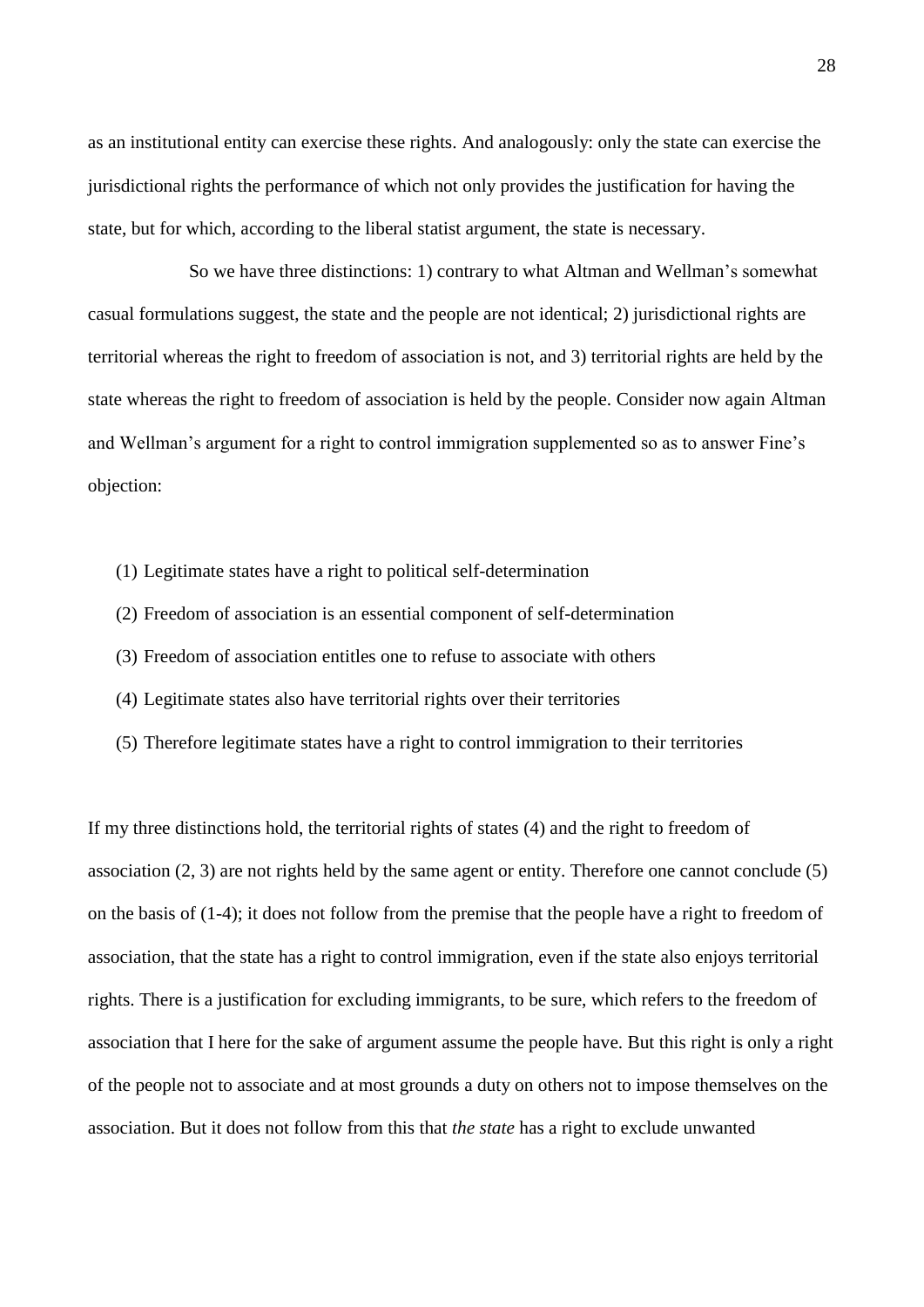immigrants from the *territory*, for two reasons: first, the people holding the right to freedom of association cannot perform the territorial exclusion, and secondly, freedom of association only justifies *associational* exclusion. The state, on the other hand, could perform the territorial exclusion, but it is not justified in doing so, since it only holds territorial rights which do not imply a right to exclude immigrants.<sup>47</sup>

One might grant my distinction between rights-holders and types of rights but nevertheless object to my claim that the right to exclude does not follow from Altman and Wellman's argument. Even if the right to freedom of association is held by the people and territorial rights are held by the state, it is after all the people who are supposed to be in control of the state and the state is supposed to represent the people. So why can the state not perform the territorial exclusion on behalf of the people? To take an analogous example: university affiliates have freedom of association, which includes the freedom to disassociate, and the university has the right to make and apply rules within the university premises. If a group of university scholars conduct a seminar on the university premises and uninvited outsiders barge in, the scholars can call on the university to exclude the intruders from the seminar room. Even if the scholars as individuals and as a seminar group do not have the right to exclude intruders from university premises, the university can be called upon to perform the physical exclusion required to uphold the freedom of association of the seminar group. If the analogy holds, why can the state not similarly exclude immigrants to uphold the freedom of association of the people?

 $^{47}$  In fact, Wellman acknowledges this problem elsewhere: 'it is not clear that the analogy between personal and political freedom of association is even apt, because states that deny immigrants do not merely refuse to politically associate with those who seek to migrate, they also forcibly exclude them from the state's territory' (Wellman, 'Immigration,' sect. 1.6).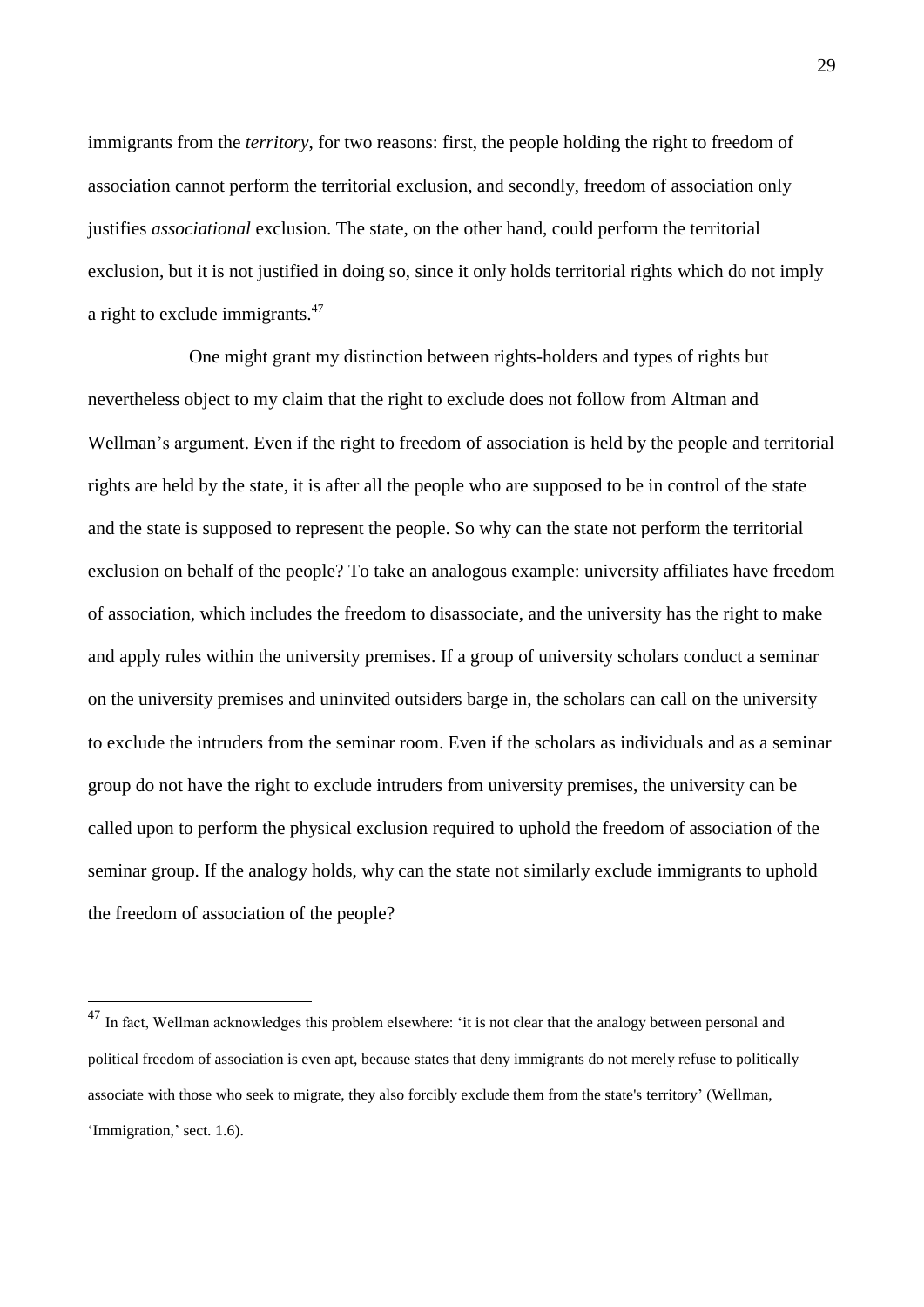My reply to the objection is that the analogy does not hold in one crucial respect: the whole point of Altman and Wellman's argument is to provide a justification for the right of states to exclude immigrants. Since the right to exclude from the territory is what has to be justified, it cannot be taken for granted. But in the university example, it is taken for granted that the university has the right to exclude unwanted people obstructing university activities from its premises. So in effect the university is assumed to have not only what is analogous to territorial rights, but also what is analogous to the right to exclude immigrants, which was what had to be established. So my criticism still stands: the right to exclude immigrants does not follow from Altman and Wellman's argument.

My criticism might be countered by arguing that the distinction between state and people is a mere conceptual distinction without any normative import, because the rights held by the state are really the rights of the people. The state is not a person and does not have non-instrumental value, and therefore it cannot be the holder of rights. But, as already noted, this challenge to the normative salience of my distinction elides two questions: One is who the *holder* of the right in question is; the other is what the *justification* for the right is. As argued above, the state must be the holder of territorial rights, for otherwise the liberal statist justification of state legitimacy collapses. But the justification of territorial rights only treats the state as a (necessary) means to secure the rights of individuals. So the state has no moral standing independently of the people; it is a construct with purely instrumental value. According to Altman and Wellman, if the state's right of self-determination is violated:

> it would not be the state that is wronged. It would be inconsistent with value individualism to posit that the state is the wronged party, because the state is not an individual whose well-being or life ultimately matters morally. Rather, the individual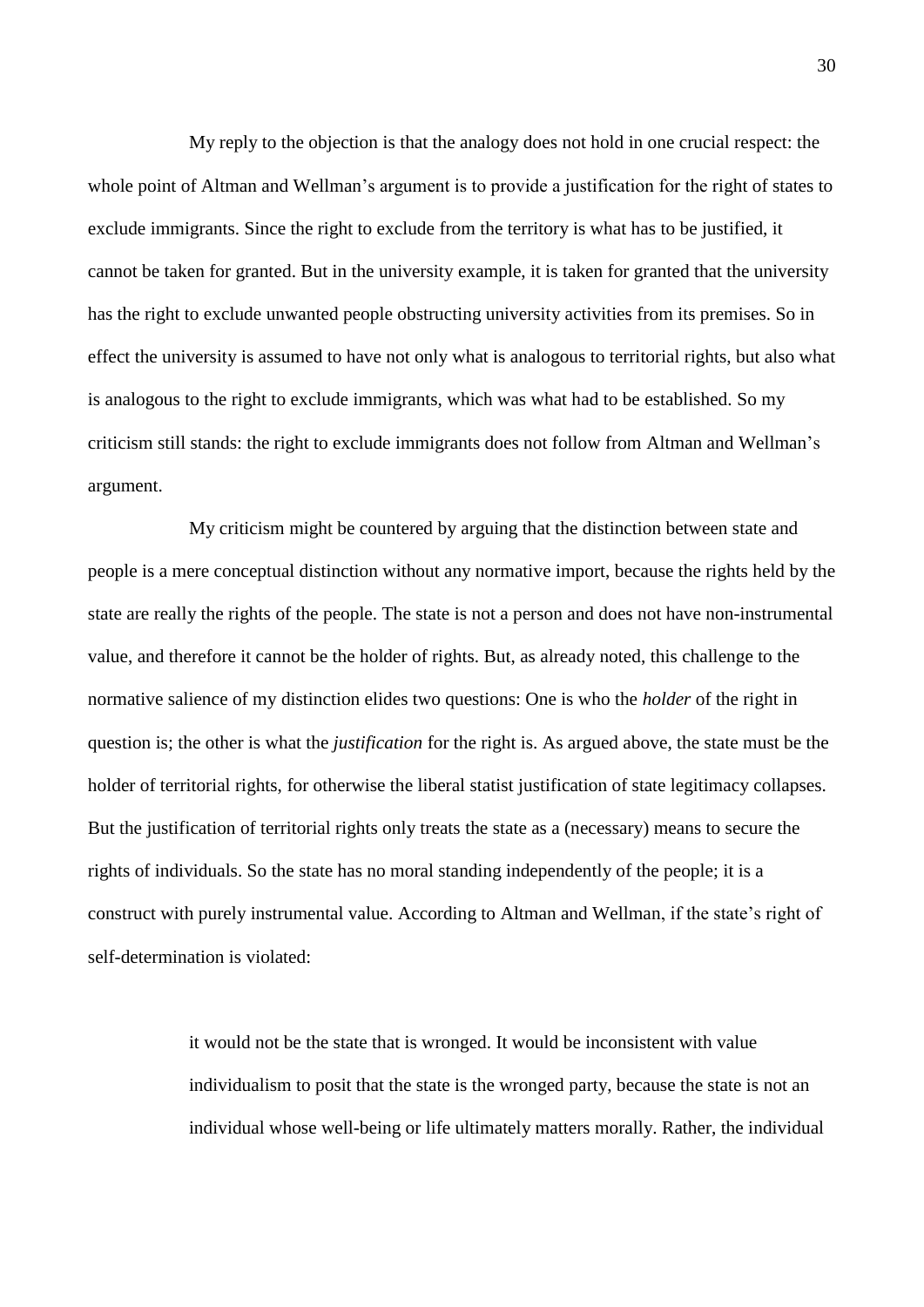members of the state are the ones whose lives matter, and they are the ones who would be wronged. It is the wrong to them that requires respect for the selfdetermination of their state<sup>48</sup>

Because the duties of non-interference corresponding to the right of self-determination are duties towards legitimate states, it is legitimate states that are the holders of rights of self-determination.

To see my point in a different way, recall that Altman and Wellman presented freedom of association as justified because it provides an answer to the particularity problem. The problem, dramatized by the annexation objection, was that even if a state adequately protects human rights, this is not in itself a reason why this state rather than another should hold territorial rights over a specific area. Freedom of association works as an answer to the annexation objection because a state annexing another is forcing the citizens of the annexed state into an association with its own citizens, which violates their right to freedom of association. The problem is that immigration is crucially different from annexation. Immigration is a matter of individuals taking up residence within the territory of a state, whereas annexation is a matter of one state taking over another, subjecting its people to its own authority and including the latter's territory in its jurisdiction. There are several dis-analogies: 1) Immigration is an *individual* phenomenon, whereas annexation is collective and institutional; 2) annexation involves a *change* in jurisdiction (it is a unilateral exercise of meta-jurisdictive power), whereas immigration does not (it involves acceptance of the jurisdiction of the receiving state), and 3) annexation is a breach of freedom of association because the people of the annexed state are forcibly incorporated into the people of the annexing state, whereas immigration in itself only involves granting residence permission. These dis-analogies

<u>.</u>

<sup>48</sup> Altman and Wellman, *A Liberal Theory of International Justice*, p. 7.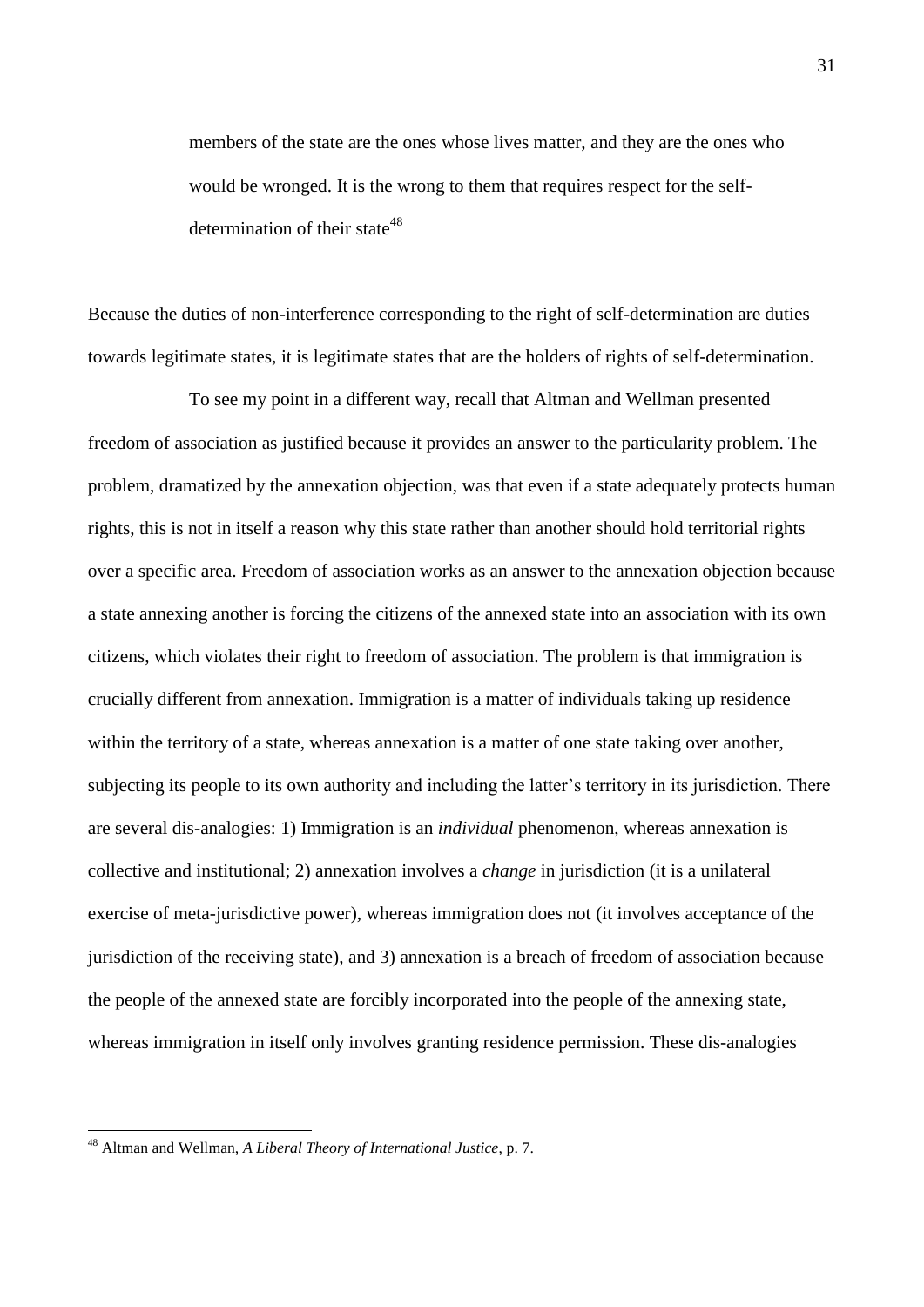show that even if freedom of association is necessary to answer the annexation objection, it does not *for that reason* apply to the issue of immigration.

There are of course ways to challenge this conceptual separation of immigration and association. One is to invoke the principle that all persons regularly subjected to the political power of a state should also have status as citizens with equal rights. This (at least) implies that permanent residents within a state should have a real opportunity to become citizens of that state. Altman and Wellman affirm such a principle as one requirement of liberal legitimacy.<sup>49</sup> On this basis one might argue that since peoples have freedom of association as citizen collectives, and since permanently admitted immigrants have a right to become full citizens as a requirement of legitimacy then the right of the people not to associate extends to the admittance of immigrants to the territory. States must have a right to control immigration because this is the only way the requirement of legitimacy and freedom of association can be fulfilled together. 50

But this argument is not conclusive. If (the possibility for eventual) access to citizenship for all permanent residents is indeed a requirement of legitimacy, then only states that fulfill this requirement have the right to self-determination, according to Altman and Wellman's theory. So the legitimacy requirement is both logically and normatively primary. One way to escape the conclusion of the argument would be, as I did above, to deny that self-determination includes a right to determine the future composition of the people. There is no positive rationale connecting freedom of association to territorial exclusion (cf. my distinction between the two), and we have no reason to accept the sense of self-determination as self-composition grounding freedom of

<sup>49</sup> Altman and Wellman, *A Liberal Theory of International Justice*, p. 172; Wellman, 'Immigration and Freedom of Association,' p. 131.

<sup>50</sup> Fine, 'Freedom of Association Is Not the Answer,' pp. 343-44.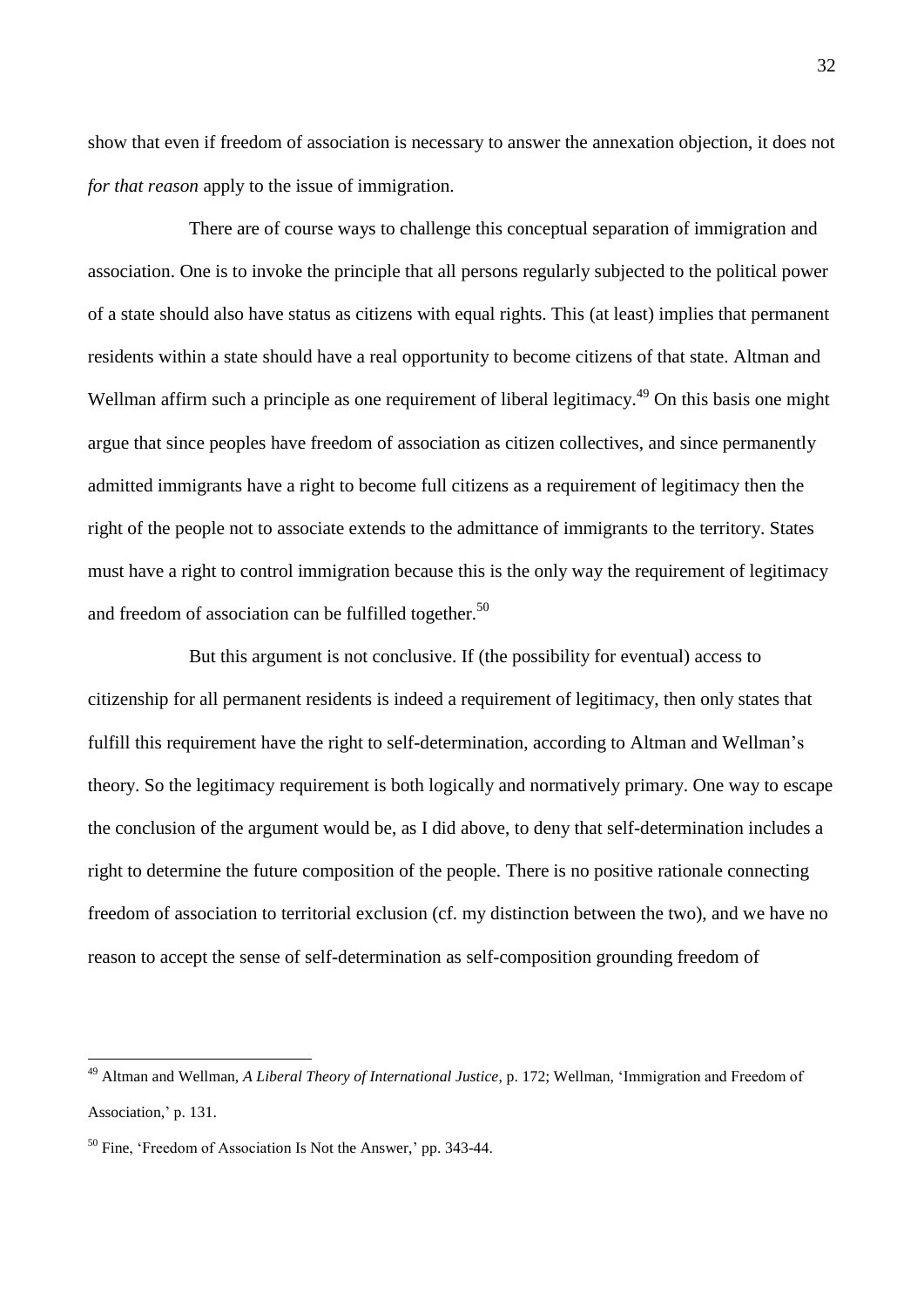association. One might of course also deny that the relevant unit of legitimacy is the state.<sup>51</sup> But one need not invoke such strong cosmopolitan premises in order to deflect the argument; the fact that there is no reason to accept one of the premises is sufficient.

#### **Conclusion**

1

At the normative level the paper has been primarily a negative argument pointing out what I take to be some failures in a specific argumentative strategy for justifying a right to exclude immigrants on the basis of the territorial rights of states. Even though I have presented this argument as a criticism of Altman and Wellman's theory, I believe that it is of wider relevance, and it is furthermore not intended as a rejection of their general liberal position on legitimacy and territorial rights. At a more general theoretical level, the paper is not only negative and critical. One general lesson of my discussion is that Altman and Wellman's liberal theory in fact has the right structure to address the problem. Immigration is by its very nature a territorial issue, so an account of territorial rights is necessary to mount any justification for a right to control immigration. But the right to exclude immigrants does not in itself follow from a right to territorial jurisdiction. I have shown that Altman and Wellman implicitly acknowledge both of these points. My point has been to make it explicit that an account of territorial rights of jurisdiction is *necessary* but *not sufficient* for a justification of a right to exclude immigrants. I have then further argued that Altman and Wellman's substantial proposal for the additional justification fails. In doing this I have analyzed and elucidated some of the central concepts used when discussing these issues. There is much complexity here which is both normatively relevant and often glossed over in debates about specific normative issues. I hope

<sup>51</sup> Lea Ypi, 'A Permissive Theory of Territorial Rights,' forthcoming in *European Journal of Philosophy*.